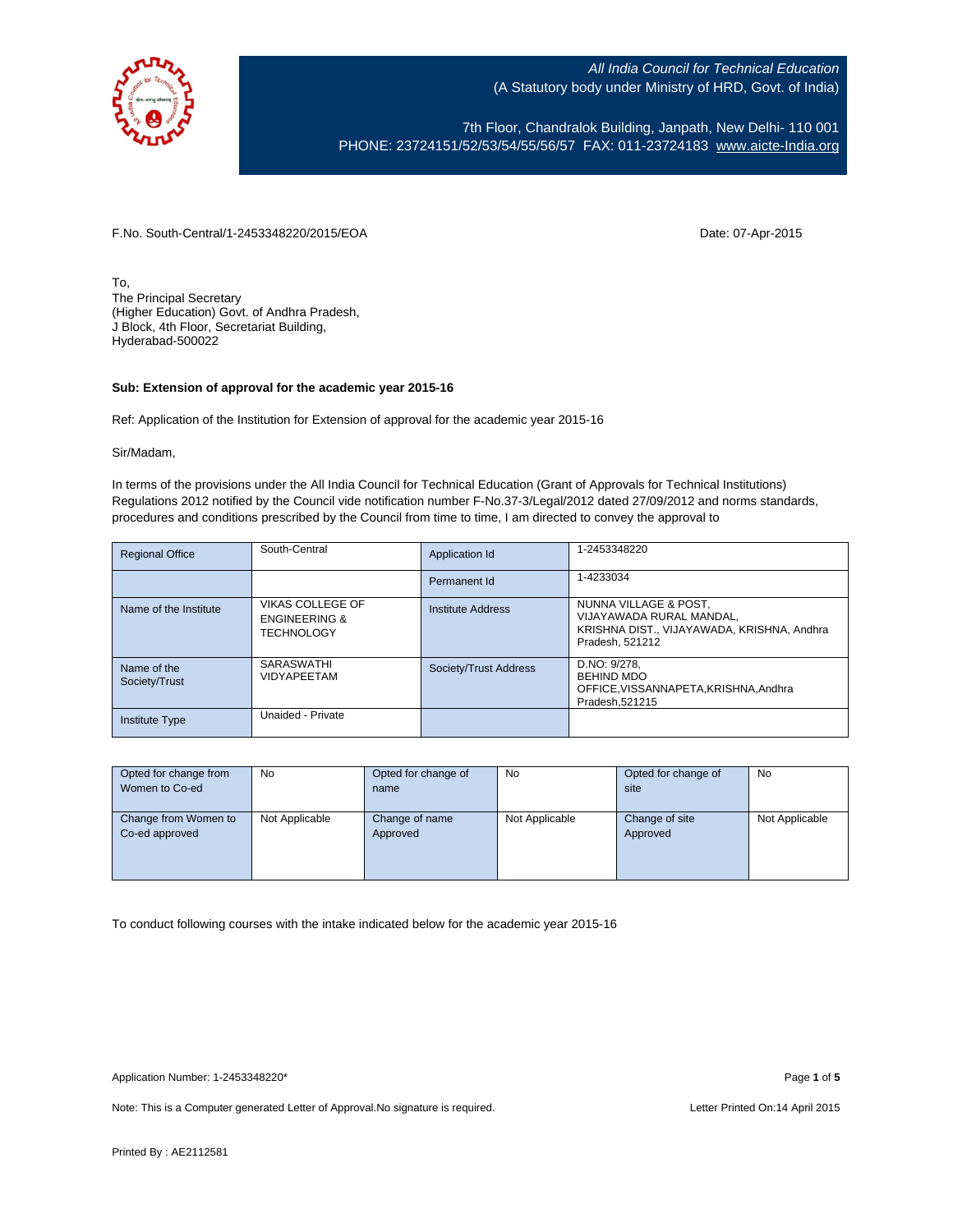

7th Floor, Chandralok Building, Janpath, New Delhi- 110 001 PHONE: 23724151/52/53/54/55/56/57 FAX: 011-23724183 [www.aicte-India.org](http://www.aicte-india.org/)

| Application Id: 1-2453348220                          |              |                                           | Course                                                                |                            | <b>Affiliating Body</b>                                         |                 |                                  |                     |                     |                                          |
|-------------------------------------------------------|--------------|-------------------------------------------|-----------------------------------------------------------------------|----------------------------|-----------------------------------------------------------------|-----------------|----------------------------------|---------------------|---------------------|------------------------------------------|
| Program                                               | Shift        | Level                                     |                                                                       | Full/Part Time             |                                                                 | Intake 2014-15  | Intake Approved for<br>$15 - 16$ | NRI Approval status | PIO Approval status | Foreign Collaboration<br>Approval status |
| <b>ENGINEERING</b><br><b>AND</b><br><b>TECHNOLOGY</b> | 1st<br>Shift | <b>POST</b><br><b>GRADUA</b><br>TE        | <b>COMPUTER</b><br><b>SCIENCE AND</b><br><b>ENGINEERING</b>           | <b>FULL</b><br><b>TIME</b> | Jawaharlal<br>Nehru<br>Technological<br>University,<br>Kakinada | 18              | 18                               | <b>NA</b>           | NA                  | <b>NA</b>                                |
| <b>ENGINEERING</b><br><b>AND</b><br><b>TECHNOLOGY</b> | 1st<br>Shift | <b>POST</b><br><b>GRADUA</b><br>TE        | <b>EMBEDDED</b><br><b>SYSTEMS</b>                                     | <b>FULL</b><br><b>TIME</b> | Jawaharlal<br>Nehru<br>Technological<br>University,<br>Kakinada | 24              | 24                               | <b>NA</b>           | <b>NA</b>           | <b>NA</b>                                |
| <b>ENGINEERING</b><br><b>AND</b><br><b>TECHNOLOGY</b> | 1st<br>Shift | <b>POST</b><br><b>GRADUA</b><br><b>TE</b> | <b>MACHINE DESIGN</b>                                                 | <b>FULL</b><br><b>TIME</b> | Jawaharlal<br>Nehru<br>Technological<br>University,<br>Kakinada | 24              | 24                               | <b>NA</b>           | <b>NA</b>           | <b>NA</b>                                |
| <b>ENGINEERING</b><br><b>AND</b><br><b>TECHNOLOGY</b> | 1st<br>Shift | <b>POST</b><br><b>GRADUA</b><br><b>TE</b> | <b>POWER</b><br><b>ELECTRONICS</b><br>AND ELECTRICAL<br><b>DRIVES</b> | <b>FULL</b><br><b>TIME</b> | Jawaharlal<br>Nehru<br>Technological<br>University,<br>Kakinada | $\overline{24}$ | $\overline{24}$                  | NA                  | NA                  | <b>NA</b>                                |
| <b>ENGINEERING</b><br><b>AND</b><br><b>TECHNOLOGY</b> | 1st<br>Shift | POST<br><b>GRADUA</b><br><b>TE</b>        | <b>STRUCTURAL</b><br><b>ENGINEERING</b>                               | <b>FULL</b><br><b>TIME</b> | Jawaharlal<br>Nehru<br>Technological<br>University,<br>Kakinada | $\overline{24}$ | $\overline{24}$                  | NA                  | NA                  | <b>NA</b>                                |
| <b>ENGINEERING</b><br><b>AND</b><br><b>TECHNOLOGY</b> | 1st<br>Shift | POST<br><b>GRADUA</b><br>TE               | <b>SYSTEMS AND</b><br>SIGNAL<br><b>PROCESSING</b>                     | <b>FULL</b><br><b>TIME</b> | Jawaharlal<br>Nehru<br>Technological<br>University,<br>Kakinada | $\overline{24}$ | $\overline{24}$                  | NA                  | NA                  | <b>NA</b>                                |
| <b>ENGINEERING</b><br><b>AND</b><br><b>TECHNOLOGY</b> | 1st<br>Shift | POST<br><b>GRADUA</b><br>TE               | <b>THERMAL</b><br><b>ENGINEERING</b>                                  | <b>FULL</b><br><b>TIME</b> | Jawaharlal<br>Nehru<br>Technological<br>University,<br>Kakinada | $\overline{24}$ | 24                               | <b>NA</b>           | <b>NA</b>           | <b>NA</b>                                |

Application Number: 1-2453348220\* Page **2** of **5**

Note: This is a Computer generated Letter of Approval. No signature is required. Letter Printed On:14 April 2015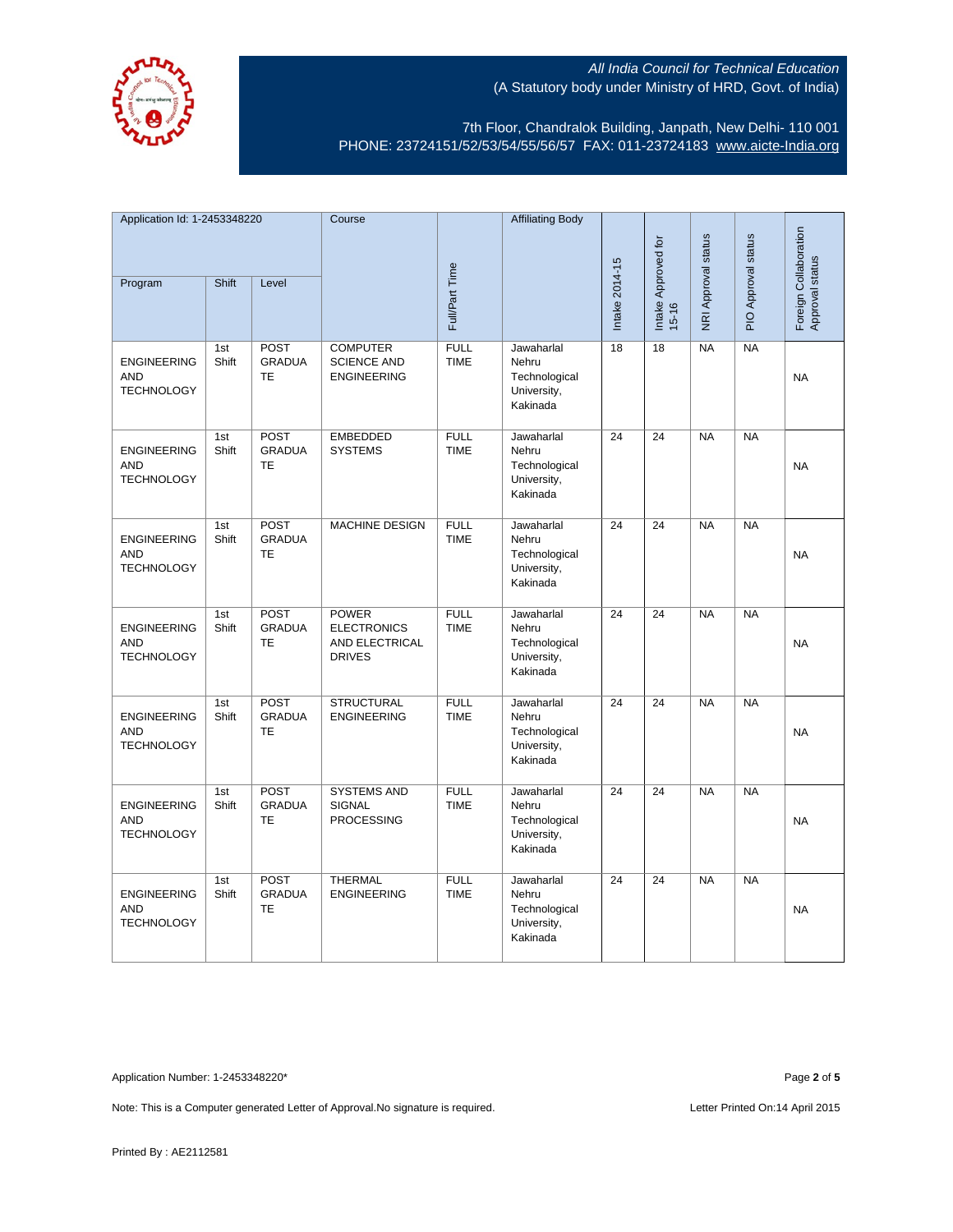

7th Floor, Chandralok Building, Janpath, New Delhi- 110 001 PHONE: 23724151/52/53/54/55/56/57 FAX: 011-23724183 [www.aicte-India.org](http://www.aicte-india.org/)

| Application Id: 1-2453348220                          |              |                                            | Course                                                            |                            | <b>Affiliating Body</b>                                                |                |                              |                     |                     |                                          |
|-------------------------------------------------------|--------------|--------------------------------------------|-------------------------------------------------------------------|----------------------------|------------------------------------------------------------------------|----------------|------------------------------|---------------------|---------------------|------------------------------------------|
| Program                                               | Shift        | Level                                      |                                                                   | Full/Part Time             |                                                                        | Intake 2014-15 | Intake Approved for<br>15-16 | NRI Approval status | PIO Approval status | Foreign Collaboration<br>Approval status |
| <b>ENGINEERING</b><br><b>AND</b><br><b>TECHNOLOGY</b> | 1st<br>Shift | <b>UNDER</b><br><b>GRADUA</b><br><b>TE</b> | <b>AGRICULTURAL</b><br><b>ENGINEERING</b>                         | <b>FULL</b><br><b>TIME</b> | Jawaharlal<br>Nehru<br>Technological<br>University,<br>Kakinada        | 60             | 60                           | NA                  | NA                  | <b>NA</b>                                |
| <b>ENGINEERING</b><br><b>AND</b><br><b>TECHNOLOGY</b> | 1st<br>Shift | <b>UNDER</b><br><b>GRADUA</b><br><b>TE</b> | <b>CIVIL</b><br><b>ENGINEERING</b>                                | <b>FULL</b><br><b>TIME</b> | Jawaharlal<br>Nehru<br>Technological<br>University,<br>Kakinada        | 60             | 60                           | <b>NA</b>           | NA                  | <b>NA</b>                                |
| <b>ENGINEERING</b><br><b>AND</b><br><b>TECHNOLOGY</b> | 1st<br>Shift | <b>UNDER</b><br><b>GRADUA</b><br><b>TE</b> | <b>COMPUTER</b><br><b>SCIENCE AND</b><br><b>ENGINEERING</b>       | <b>FULL</b><br><b>TIME</b> | Jawaharlal<br>Nehru<br>Technological<br>University,<br>Kakinada        | 120            | 120                          | <b>NA</b>           | NA                  | <b>NA</b>                                |
| <b>ENGINEERING</b><br><b>AND</b><br><b>TECHNOLOGY</b> | 1st<br>Shift | <b>UNDER</b><br><b>GRADUA</b><br>TE        | <b>ELECTRICAL AND</b><br><b>ELECTRONICS</b><br><b>ENGINEERING</b> | <b>FULL</b><br><b>TIME</b> | Jawaharlal<br>Nehru<br>Technological<br>University,<br>Kakinada        | 60             | 60                           | NA                  | NA                  | <b>NA</b>                                |
| <b>ENGINEERING</b><br><b>AND</b><br><b>TECHNOLOGY</b> | 1st<br>Shift | <b>UNDER</b><br><b>GRADUA</b><br>TE        | <b>ELECTRONICS &amp;</b><br><b>COMMUNICATION</b><br><b>ENGG</b>   | <b>FULL</b><br><b>TIME</b> | Jawaharlal<br>Nehru<br>Technological<br>University,<br>Kakinada        | 180            | 180                          | <b>NA</b>           | <b>NA</b>           | <b>NA</b>                                |
| <b>ENGINEERING</b><br><b>AND</b><br><b>TECHNOLOGY</b> | 1st<br>Shift | <b>UNDER</b><br><b>GRADUA</b><br><b>TE</b> | <b>MECHANICAL</b><br><b>ENGINEERING</b>                           | <b>FULL</b><br><b>TIME</b> | Jawaharlal<br>Nehru<br>Technological<br>University,<br>Kakinada        | 120            | 120                          | NA                  | NA                  | <b>NA</b>                                |
| <b>ENGINEERING</b><br><b>AND</b><br><b>TECHNOLOGY</b> | 2nd<br>Shift | <b>DIPLOMA</b>                             | <b>CIVIL</b><br><b>ENGINEERING</b>                                | <b>FULL</b><br><b>TIME</b> | State Boadr of<br>Technical<br>Education and<br>Training,<br>Hyderabad | 120            | 120                          | <b>NA</b>           | <b>NA</b>           | <b>NA</b>                                |

Application Number: 1-2453348220\* Page **3** of **5**

Note: This is a Computer generated Letter of Approval. No signature is required. Letter Printed On:14 April 2015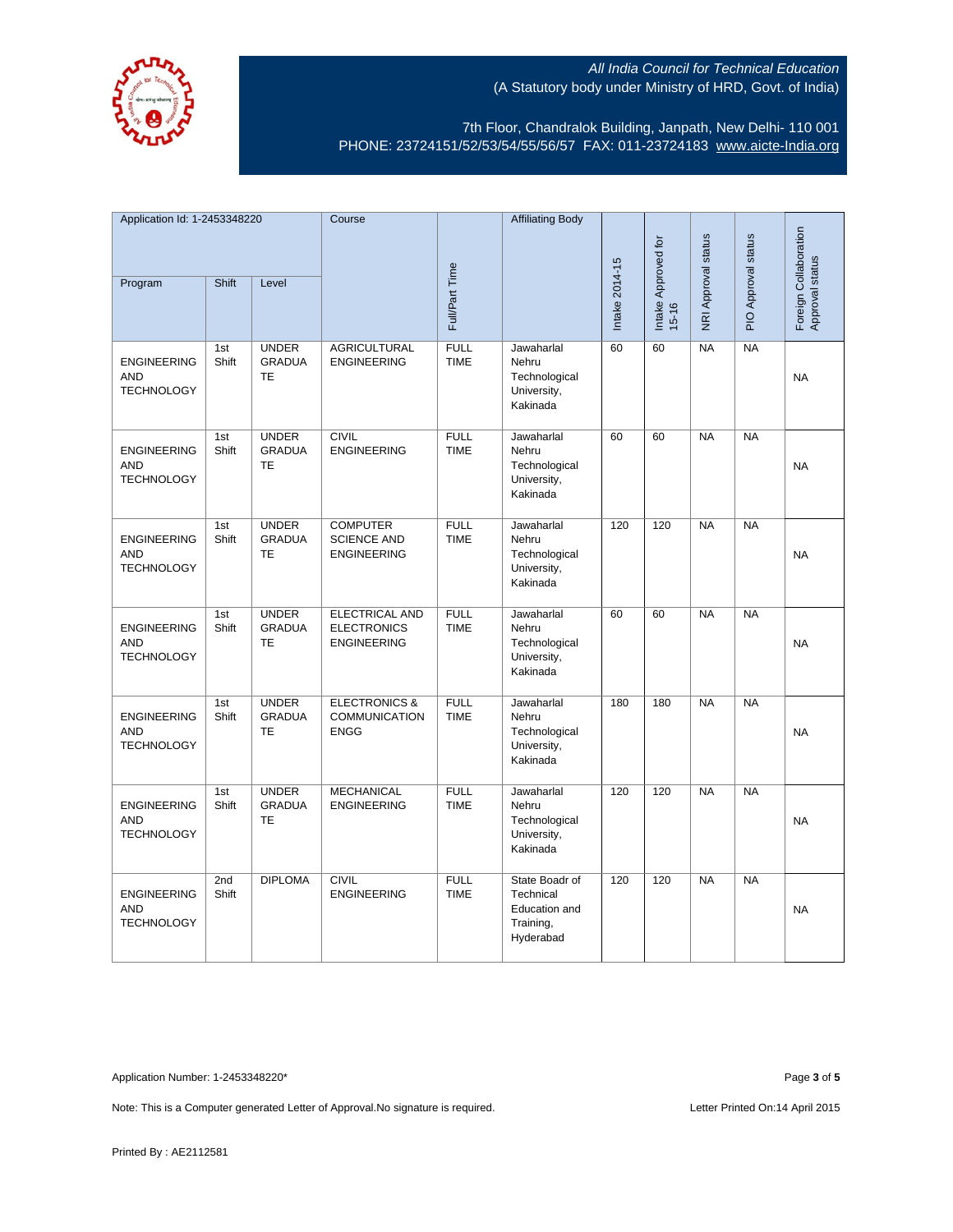

7th Floor, Chandralok Building, Janpath, New Delhi- 110 001 PHONE: 23724151/52/53/54/55/56/57 FAX: 011-23724183 [www.aicte-India.org](http://www.aicte-india.org/)

| Application Id: 1-2453348220<br>Program               | <b>Shift</b> | Level                              | Course                                                        | Full/Part Time             | <b>Affiliating Body</b>                                                       | Intake 2014-15 | Approved for<br>Intake<br>$15 - 16$ | <b>NRI Approval status</b> | PIO Approval status | Foreign Collaboration<br>Approval status |
|-------------------------------------------------------|--------------|------------------------------------|---------------------------------------------------------------|----------------------------|-------------------------------------------------------------------------------|----------------|-------------------------------------|----------------------------|---------------------|------------------------------------------|
| <b>ENGINEERING</b><br><b>AND</b><br><b>TECHNOLOGY</b> | 2nd<br>Shift | <b>DIPLOMA</b>                     | ELECTRICAL AND<br><b>ELECTRONICS</b><br><b>ENGINEERING</b>    | <b>FULL</b><br><b>TIME</b> | State Boadr of<br>Technical<br>Education and<br>Training,<br>Hyderabad        | 60             | 60                                  | <b>NA</b>                  | <b>NA</b>           | <b>NA</b>                                |
| <b>ENGINEERING</b><br><b>AND</b><br><b>TECHNOLOGY</b> | 2nd<br>Shift | <b>DIPLOMA</b>                     | <b>MECHANICAL</b><br><b>ENGINEERING</b>                       | <b>FULL</b><br><b>TIME</b> | State Boadr of<br>Technical<br><b>Education</b> and<br>Training,<br>Hyderabad | 120            | 120                                 | <b>NA</b>                  | <b>NA</b>           | <b>NA</b>                                |
| <b>MANAGEMEN</b><br>т                                 | 1st<br>Shift | <b>POST</b><br><b>GRADUA</b><br>TE | <b>MASTERS IN</b><br><b>BUSINESS</b><br><b>ADMINISTRATION</b> | <b>FULL</b><br><b>TIME</b> | Jawaharlal<br>Nehru<br>Technological<br>University,<br>Kakinada               | 120            | 120                                 | <b>NA</b>                  | <b>NA</b>           | <b>NA</b>                                |

Note: Validity of the course details may be verified at www.aicte-india.org>departments>approvals

The above mentioned approval is subject to the condition that VIKAS COLLEGE OF ENGINEERING & TECHNOLOGY shall follow and adhere to the Regulations, guidelines and directions issued by AICTE from time to time and the undertaking / affidavit given by the institution along with the application submitted by the institution on portal.

In case of any differences in content in this Computer generated Extension of Approval Letter, the content/information as approved by the Executive Council / General Council as available on the record of AICTE shall be final and binding.

Strict compliance of Anti-Ragging Regulation:- Approval is subject to strict compliance of provisions made in AICTE Regulation notified vide F. No. 37-3/Legal/AICTE/2009 dated July 1, 2009 for Prevention and Prohibition of Ragging in Technical Institutions. In case Institution fails to take adequate steps to Prevent Ragging or fails to act in accordance with AICTE Regulation or fails to punish perpetrators or incidents of Ragging, it will be liable to take any action as defined under clause 9(4) of the said Regulation.

> **Dr. Avinash S Pant Actg Chairman, AICTE**

Copy to:

Application Number: 1-2453348220\* Page **4** of **5**

Note: This is a Computer generated Letter of Approval.No signature is required. Letter According the state of the United On:14 April 2015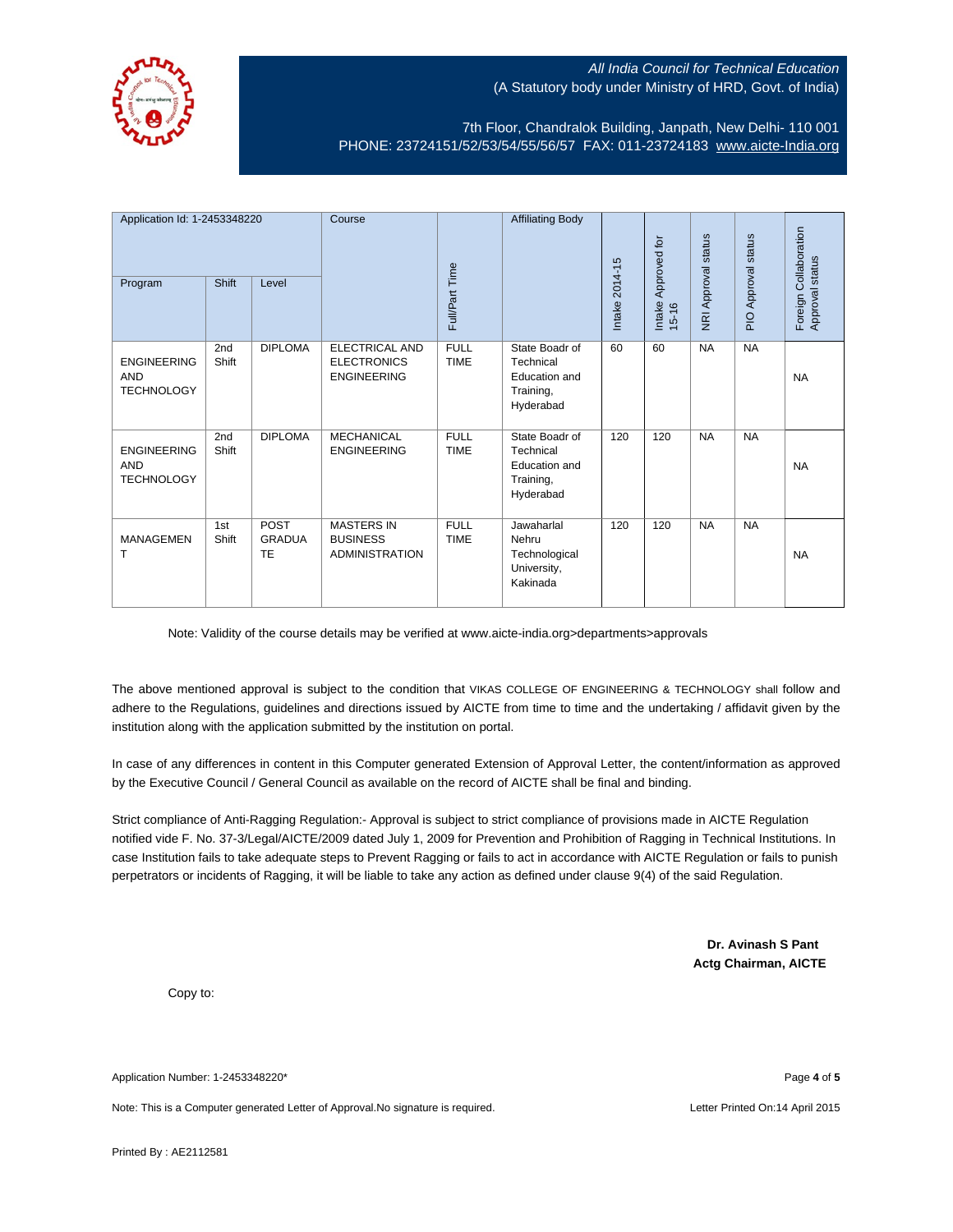

7th Floor, Chandralok Building, Janpath, New Delhi- 110 001 PHONE: 23724151/52/53/54/55/56/57 FAX: 011-23724183 [www.aicte-India.org](http://www.aicte-india.org/)

**1. The Regional Officer,**

All India Council for Technical Education First Floor, old BICARD Building Jawaharlal Nehru Technological University Masab Tank, Hyderabad-500076

**2. The Director Of Technical Education,** Andhra Pradesh

**3. The Registrar,** Jawaharlal Nehru Technological University, Kakinada

#### **4. The Principal / Director,**

VIKAS COLLEGE OF ENGINEERING & TECHNOLOGY NUNNA VILLAGE & POST, VIJAYAWADA RURAL MANDAL, KRISHNA DIST., VIJAYAWADA,KRISHNA, Andhra Pradesh,521212

- **5. The Secretary / Chairman,** SARASWATHI VIDYAPEETAM D.NO: 9/278, BEHIND MDO OFFICE, VISSANNAPETA,KRISHNA, Andhra Pradesh,521215
- **6. Guard File(AICTE)**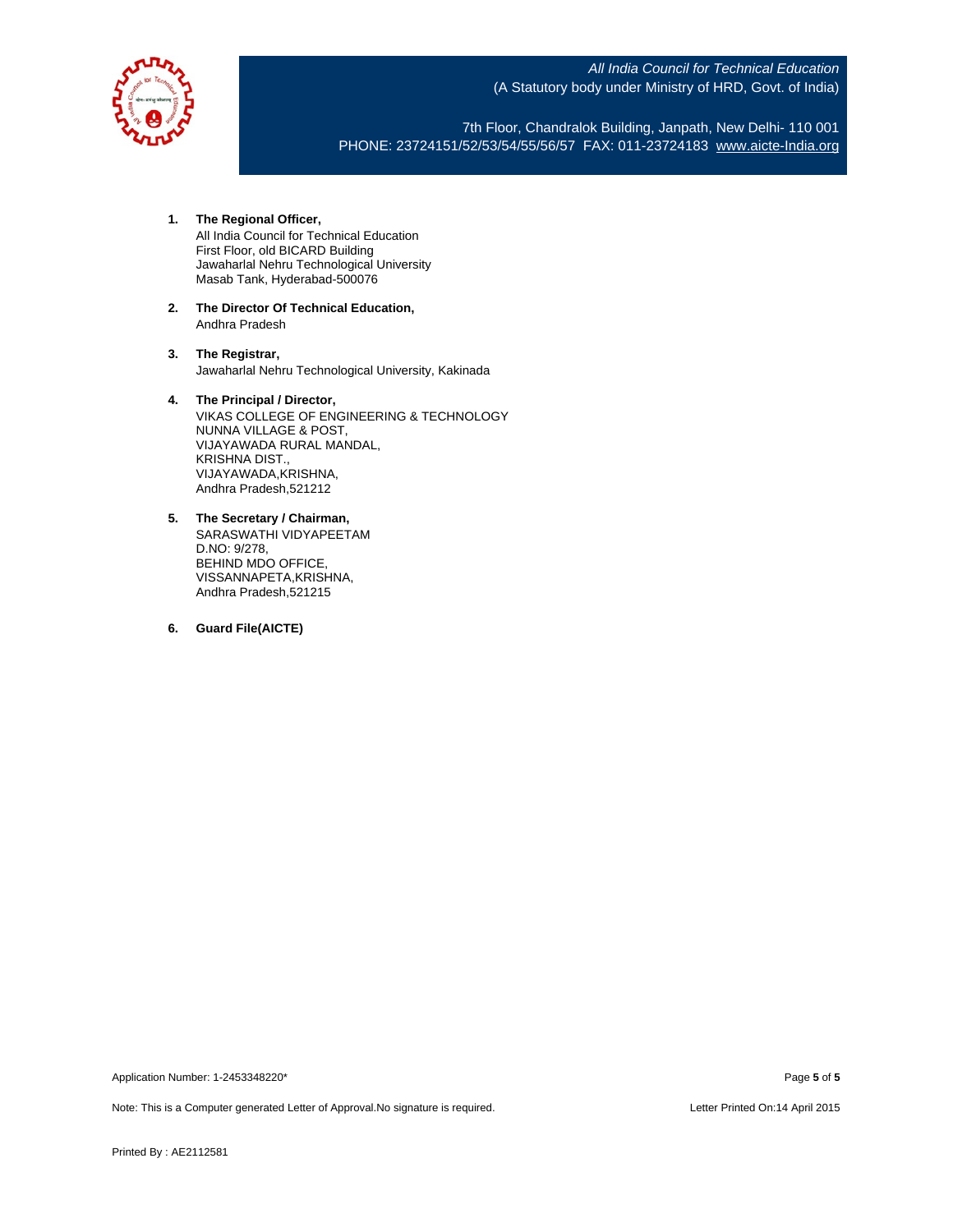

7th Floor, Chandralok Building, Janpath, New Delhi- 110 001 PHONE: 23724151/52/53/54/55/56/57 FAX: 011-23724183 [www.aicte-India.org](http://www.aicte-india.org/)

F.No. South-Central/1-2814167048/2016/EOA Date: 05-Apr-2016

To,

The Principal Secretary (Higher Education) Govt. of Andhra Pradesh, J Block, 4th Floor, Secretariat Building, Hyderabad-500022

#### **Sub: Extension of approval for the academic year 2016-17**

Ref: Application of the Institution for Extension of approval for the academic year 2016-17

Sir/Madam,

In terms of the provisions under the All India Council for Technical Education (Grant of Approvals for Technical Institutions) Regulations 2012 notified by the Council vide notification number F-No.37-3/Legal/2012 dated 27/09/2012 and norms standards, procedures and conditions prescribed by the Council from time to time, I am directed to convey the approval to

| <b>Regional Office</b>       | South-Central                                                     | Application Id        | 1-2814167048                                                                                                       |
|------------------------------|-------------------------------------------------------------------|-----------------------|--------------------------------------------------------------------------------------------------------------------|
| Name of the Institute        | VIKAS COLLEGE OF<br><b>ENGINEERING &amp;</b><br><b>TECHNOLOGY</b> | Permanent Id          | 1-4233034                                                                                                          |
| Name of the<br>Society/Trust | <b>SARASWATHI</b><br><b>VIDYAPEETAM</b>                           | Institute Address     | NUNNA VILLAGE & POST,<br>VIJAYAWADA RURAL MANDAL,<br>KRISHNA DIST., VIJAYAWADA, KRISHNA, Andhra<br>Pradesh, 521212 |
| <b>Institute Type</b>        | Unaided - Private                                                 | Society/Trust Address | D.NO: 9/278.<br><b>BEHIND MDO</b><br>OFFICE, VISSANNAPETA, KRISHNA, Andhra<br>Pradesh, 521215                      |

| Opted for change from | <b>No</b>      | Opted for change of | No             | Opted for change of | No             |
|-----------------------|----------------|---------------------|----------------|---------------------|----------------|
| Women to Co-ed and    |                | name                |                | site                |                |
| Vice versa            |                |                     |                |                     |                |
|                       |                |                     |                |                     |                |
| Change from Women to  | Not Applicable | Change of name      | Not Applicable | Change of site      | Not Applicable |
| Co-ed approved and    |                | Approved            |                | Approved            |                |
| Vice versa            |                |                     |                |                     |                |
|                       |                |                     |                |                     |                |

To conduct following courses with the intake indicated below for the academic year 2016-17

| Application Id: 1-2814167048<br>Program | Shift        | Level                    | Course                                                      | Φ<br>Ĕ.<br>ಹ<br>Full       | <b>Affiliating Body</b>              | $\frac{6}{5}$<br>2015<br>Intake | $\overline{p}$<br>Approved<br>$\overline{1}$<br>Intake<br>2016- | status<br>Approval<br>$\overline{g}$ | quota<br>status<br><b>Gulf</b><br>준<br>ॡ<br>Appro<br>$\frac{1}{2}$ | wining<br>Approval<br>arion/<br>Program<br>status<br>Foreign<br>Collabor |
|-----------------------------------------|--------------|--------------------------|-------------------------------------------------------------|----------------------------|--------------------------------------|---------------------------------|-----------------------------------------------------------------|--------------------------------------|--------------------------------------------------------------------|--------------------------------------------------------------------------|
| <b>ENGINEERIN</b><br><b>G AND</b>       | 1st<br>Shift | <b>POS</b><br><b>GRA</b> | <b>COMPUTER</b><br><b>SCIENCE AND</b><br><b>ENGINEERING</b> | <b>FULL</b><br><b>TIME</b> | Jawaharlal<br>Nehru<br>Technological | 18                              | 18                                                              | <b>NA</b>                            | <b>NA</b>                                                          | <b>NA</b>                                                                |

Application Number: 1-2814167048<br>Note: This is a Computer generated Report.No signature is required.<br>Photo: This is a Computer generated Report.No signature is required. Note: This is a Computer generated Report. No signature is required.

Printed By : ae2112581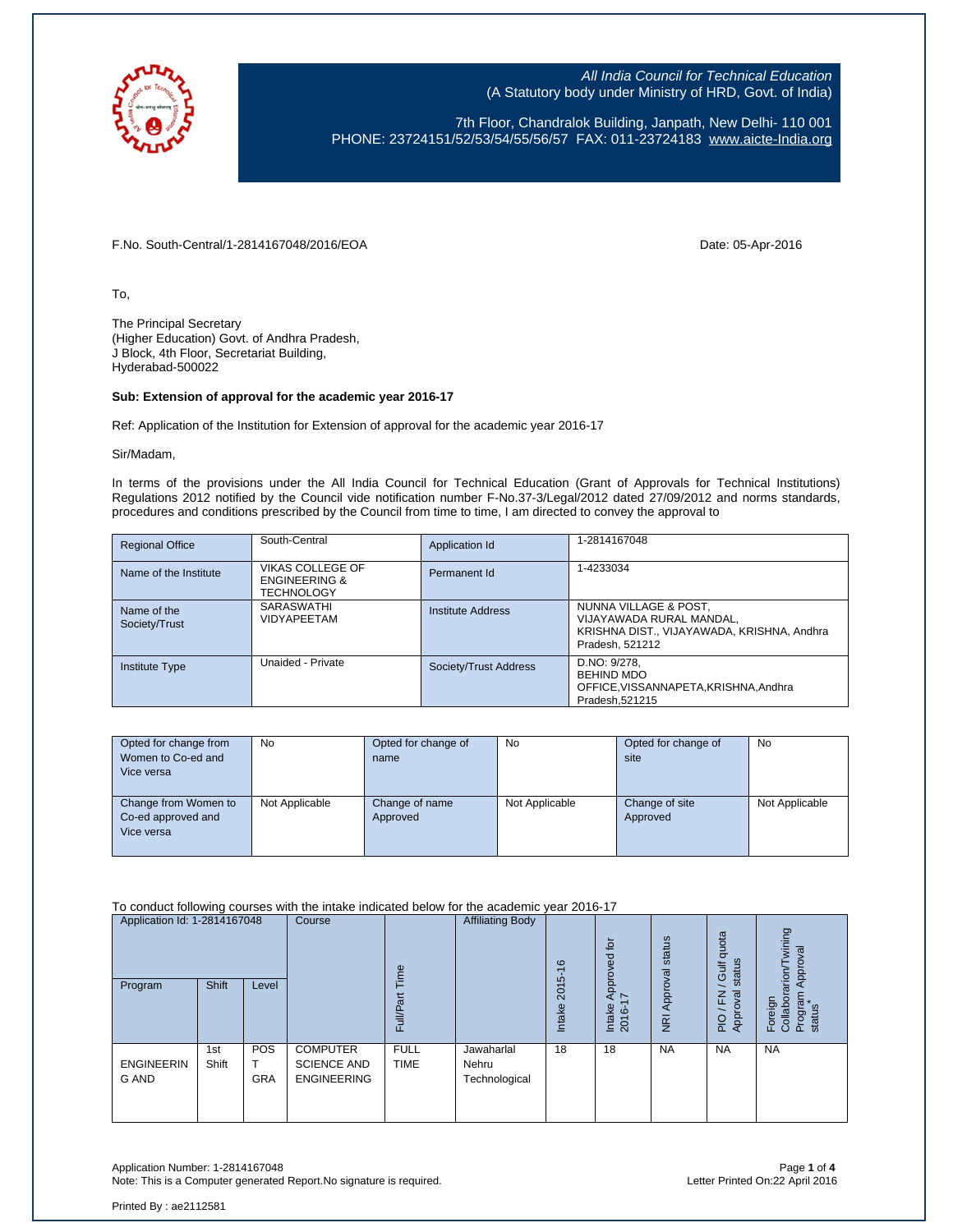

7th Floor, Chandralok Building, Janpath, New Delhi- 110 001 PHONE: 23724151/52/53/54/55/56/57 FAX: 011-23724183 [www.aicte-India.org](http://www.aicte-india.org/)

| <b>TECHNOLO</b><br>GY                                      |              | <b>DUA</b><br><b>TE</b>                     |                                                                                        |                            | University,<br>Kakinada                                         |     |     |           |           |           |
|------------------------------------------------------------|--------------|---------------------------------------------|----------------------------------------------------------------------------------------|----------------------------|-----------------------------------------------------------------|-----|-----|-----------|-----------|-----------|
| <b>ENGINEERIN</b><br><b>G AND</b><br><b>TECHNOLO</b><br>GY | 1st<br>Shift | POS<br>T.<br>GRA<br><b>DUA</b><br>TE        | <b>EMBEDDED</b><br><b>SYSTEMS</b>                                                      | <b>FULL</b><br><b>TIME</b> | Jawaharlal<br>Nehru<br>Technological<br>University,<br>Kakinada | 24  | 24  | <b>NA</b> | <b>NA</b> | <b>NA</b> |
| <b>ENGINEERIN</b><br>G AND<br><b>TECHNOLO</b><br>GY        | 1st<br>Shift | POS<br>T.<br>GRA<br><b>DUA</b><br>TE        | <b>MACHINE</b><br><b>DESIGN</b>                                                        | <b>FULL</b><br><b>TIME</b> | Jawaharlal<br>Nehru<br>Technological<br>University,<br>Kakinada | 24  | 24  | <b>NA</b> | <b>NA</b> | <b>NA</b> |
| <b>ENGINEERIN</b><br>G AND<br><b>TECHNOLO</b><br>GY        | 1st<br>Shift | POS<br>T.<br><b>GRA</b><br><b>DUA</b><br>TE | <b>POWER</b><br><b>ELECTRONICS</b><br><b>AND</b><br><b>ELECTRICAL</b><br><b>DRIVES</b> | <b>FULL</b><br><b>TIME</b> | Jawaharlal<br>Nehru<br>Technological<br>University,<br>Kakinada | 24  | 24  | <b>NA</b> | <b>NA</b> | <b>NA</b> |
| <b>ENGINEERIN</b><br>G AND<br><b>TECHNOLO</b><br>GY        | 1st<br>Shift | POS<br>T<br>GRA<br><b>DUA</b><br>TE         | <b>STRUCTURAL</b><br><b>ENGINEERING</b>                                                | <b>FULL</b><br><b>TIME</b> | Jawaharlal<br>Nehru<br>Technological<br>University,<br>Kakinada | 24  | 24  | <b>NA</b> | <b>NA</b> | <b>NA</b> |
| <b>ENGINEERIN</b><br>G AND<br><b>TECHNOLO</b><br>GY        | 1st<br>Shift | POS<br>T.<br><b>GRA</b><br><b>DUA</b><br>TE | <b>SYSTEMS AND</b><br>SIGNAL<br><b>PROCESSING</b>                                      | <b>FULL</b><br><b>TIME</b> | Jawaharlal<br>Nehru<br>Technological<br>University,<br>Kakinada | 24  | 24  | <b>NA</b> | <b>NA</b> | <b>NA</b> |
| <b>ENGINEERIN</b><br>G AND<br><b>TECHNOLO</b><br>GY        | 1st<br>Shift | POS<br>T<br>GRA<br><b>DUA</b><br>TE         | <b>THERMAL</b><br><b>ENGINEERING</b>                                                   | <b>FULL</b><br><b>TIME</b> | Jawaharlal<br>Nehru<br>Technological<br>University,<br>Kakinada | 24  | 24  | <b>NA</b> | <b>NA</b> | <b>NA</b> |
| <b>ENGINEERIN</b><br>G AND<br><b>TECHNOLO</b><br>GY        | 1st<br>Shift | <b>UND</b><br>ER<br>GRA<br><b>DUA</b><br>TE | <b>AGRICULTURA</b><br>L<br><b>ENGINEERING</b>                                          | <b>FULL</b><br><b>TIME</b> | Jawaharlal<br>Nehru<br>Technological<br>University,<br>Kakinada | 60  | 60  | <b>NA</b> | <b>NA</b> | <b>NA</b> |
| <b>ENGINEERIN</b><br><b>G AND</b><br><b>TECHNOLO</b><br>GY | 1st<br>Shift | <b>UND</b><br>ER<br>GRA<br><b>DUA</b><br>TE | <b>CIVIL</b><br><b>ENGINEERING</b>                                                     | <b>FULL</b><br><b>TIME</b> | Jawaharlal<br>Nehru<br>Technological<br>University,<br>Kakinada | 60  | 60  | <b>NA</b> | <b>NA</b> | <b>NA</b> |
| <b>ENGINEERIN</b><br>G AND<br><b>TECHNOLO</b><br>GY        | 1st<br>Shift | <b>UND</b><br>ER<br>GRA<br><b>DUA</b><br>TE | <b>COMPUTER</b><br><b>SCIENCE AND</b><br><b>ENGINEERING</b>                            | <b>FULL</b><br><b>TIME</b> | Jawaharlal<br>Nehru<br>Technological<br>University,<br>Kakinada | 120 | 120 | <b>NA</b> | <b>NA</b> | <b>NA</b> |
|                                                            | 1st          | <b>UND</b>                                  | <b>ELECTRICAL</b>                                                                      | <b>FULL</b>                | Jawaharlal                                                      | 60  | 60  | <b>NA</b> | <b>NA</b> | <b>NA</b> |

Application Number: 1-2814167048 Page **2** of **4** Note: This is a Computer generated Report.No signature is required. Letter Printed On:22 April 2016

Printed By : ae2112581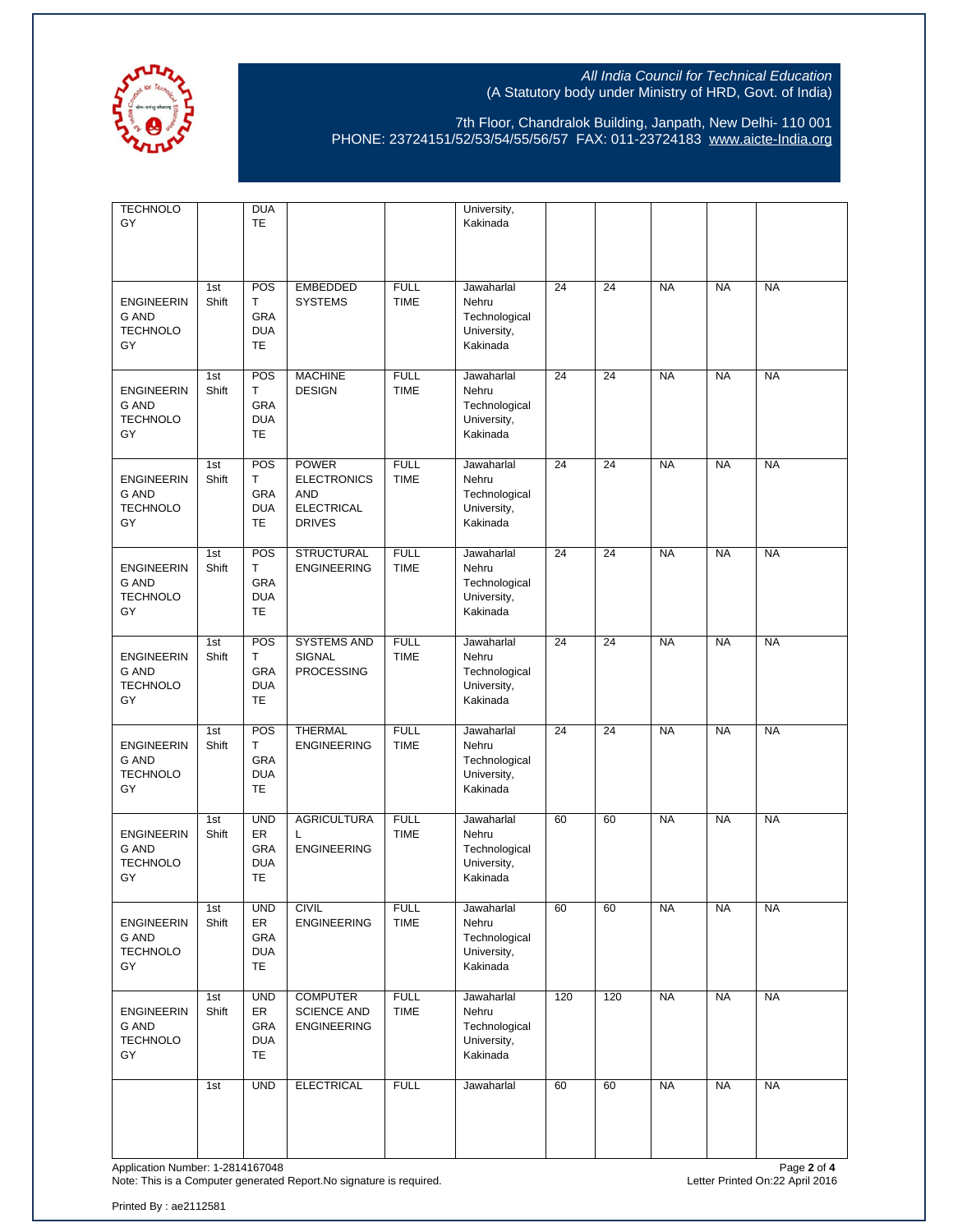

7th Floor, Chandralok Building, Janpath, New Delhi- 110 001 PHONE: 23724151/52/53/54/55/56/57 FAX: 011-23724183 [www.aicte-India.org](http://www.aicte-india.org/)

| <b>ENGINEERIN</b><br><b>G AND</b><br><b>TECHNOLO</b><br>GY | Shift        | ER<br>GRA<br><b>DUA</b><br><b>TE</b>                             | <b>AND</b><br><b>ELECTRONICS</b><br><b>ENGINEERING</b>                      | <b>TIME</b>                | Nehru<br>Technological<br>University,<br>Kakinada                      |     |     |           |           |           |
|------------------------------------------------------------|--------------|------------------------------------------------------------------|-----------------------------------------------------------------------------|----------------------------|------------------------------------------------------------------------|-----|-----|-----------|-----------|-----------|
| <b>ENGINEERIN</b><br><b>G AND</b><br><b>TECHNOLO</b><br>GY | 1st<br>Shift | <b>UND</b><br>ER<br>GRA<br><b>DUA</b><br><b>TE</b>               | <b>ELECTRONICS</b><br>&<br><b>COMMUNICATI</b><br>ON ENGG                    | <b>FULL</b><br><b>TIME</b> | Jawaharlal<br>Nehru<br>Technological<br>University,<br>Kakinada        | 180 | 180 | <b>NA</b> | <b>NA</b> | <b>NA</b> |
| <b>ENGINEERIN</b><br><b>G AND</b><br><b>TECHNOLO</b><br>GY | 1st<br>Shift | <b>UND</b><br><b>ER</b><br><b>GRA</b><br><b>DUA</b><br><b>TE</b> | <b>MECHANICAL</b><br><b>ENGINEERING</b>                                     | <b>FULL</b><br><b>TIME</b> | Jawaharlal<br>Nehru<br>Technological<br>University,<br>Kakinada        | 120 | 120 | <b>NA</b> | <b>NA</b> | <b>NA</b> |
| <b>ENGINEERIN</b><br><b>G AND</b><br><b>TECHNOLO</b><br>GY | 2nd<br>Shift | <b>DIPL</b><br><b>OMA</b>                                        | <b>CIVIL</b><br><b>ENGINEERING</b>                                          | <b>FULL</b><br><b>TIME</b> | State Boadr of<br>Technical<br>Education and<br>Training,<br>Hyderabad | 120 | 120 | <b>NA</b> | <b>NA</b> | <b>NA</b> |
| <b>ENGINEERIN</b><br><b>G AND</b><br><b>TECHNOLO</b><br>GY | 2nd<br>Shift | DIPL<br><b>OMA</b>                                               | <b>ELECTRICAL</b><br><b>AND</b><br><b>ELECTRONICS</b><br><b>ENGINEERING</b> | <b>FULL</b><br><b>TIME</b> | State Boadr of<br>Technical<br>Education and<br>Training,<br>Hyderabad | 60  | 60  | <b>NA</b> | <b>NA</b> | <b>NA</b> |
| <b>ENGINEERIN</b><br><b>G AND</b><br><b>TECHNOLO</b><br>GY | 2nd<br>Shift | <b>DIPL</b><br><b>OMA</b>                                        | <b>MECHANICAL</b><br><b>ENGINEERING</b>                                     | <b>FULL</b><br><b>TIME</b> | State Boadr of<br>Technical<br>Education and<br>Training,<br>Hyderabad | 120 | 120 | <b>NA</b> | <b>NA</b> | <b>NA</b> |
| <b>MANAGEME</b><br><b>NT</b>                               | 1st<br>Shift | POS<br>T<br>GRA<br><b>DUA</b><br><b>TE</b>                       | <b>MASTERS IN</b><br><b>BUSINESS</b><br><b>ADMINISTRATI</b><br>ON           | <b>FULL</b><br><b>TIME</b> | Jawaharlal<br>Nehru<br>Technological<br>University,<br>Kakinada        | 120 | 120 | <b>NA</b> | <b>NA</b> | <b>NA</b> |

The above mentioned approval is subject to the condition that VIKAS COLLEGE OF ENGINEERING & TECHNOLOGY shall follow and adhere to the Regulations, guidelines and directions issued by AICTE from time to time and the undertaking / affidavit given by the institution along with the application submitted by the institution on portal.

In case of any differences in content in this Computer generated Extension of Approval Letter, the content/information as approved by the Executive Council / General Council as available on the record of AICTE shall be final and binding.

Strict compliance of Anti-Ragging Regulation:- Approval is subject to strict compliance of provisions made in AICTE Regulation notified vide F. No. 37-3/Legal/AICTE/2009 dated July 1, 2009 for Prevention and Prohibition of Ragging in Technical Institutions. In case Institution fails to take adequate steps to Prevent Ragging or fails to act in accordance with AICTE Regulation or fails to punish perpetrators or incidents of Ragging, it will be liable to take any action as defined under clause 9(4) of the said Regulation.

#### **Note: Validity of the course details may be verified at www.aicte-india.org**

Application Number: 1-2814167048<br>Note: This is a Computer generated Report.No signature is required.<br>Physical particles are also asset and the test of the Letter Printed On:22 April 2016 Note: This is a Computer generated Report.No signature is required.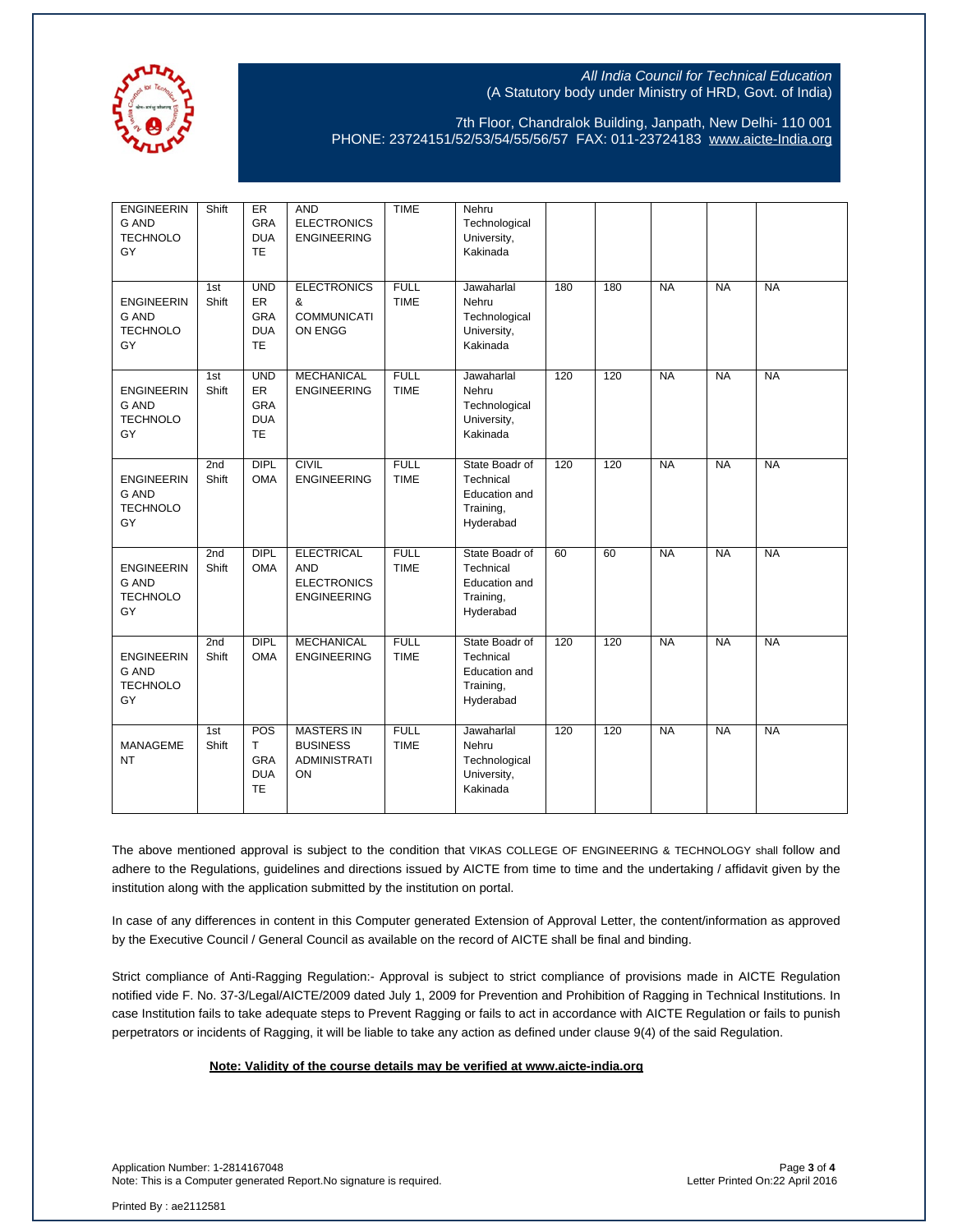

7th Floor, Chandralok Building, Janpath, New Delhi- 110 001 PHONE: 23724151/52/53/54/55/56/57 FAX: 011-23724183 [www.aicte-India.org](http://www.aicte-india.org/)

> **Dr. Avinash S Pant Vice - Chairman, AICTE**

#### Copy to:

- **1. The Regional Officer,** All India Council for Technical Education First Floor, old BICARD Building Jawaharlal Nehru Technological University Masab Tank, Hyderabad-500076
- **2. The Director Of Technical Education,** Andhra Pradesh
- **3. The Registrar,** Jawaharlal Nehru Technological University, Kakinada

#### **4. The Principal / Director,**

VIKAS COLLEGE OF ENGINEERING & TECHNOLOGY NUNNA VILLAGE & POST, VIJAYAWADA RURAL MANDAL, KRISHNA DIST., VIJAYAWADA,KRISHNA, Andhra Pradesh,521212

**5. The Secretary / Chairman,** SARASWATHI VIDYAPEETAM D.NO: 9/278, BEHIND MDO OFFICE, VISSANNAPETA,KRISHNA, Andhra Pradesh,521215

**6. Guard File(AICTE)**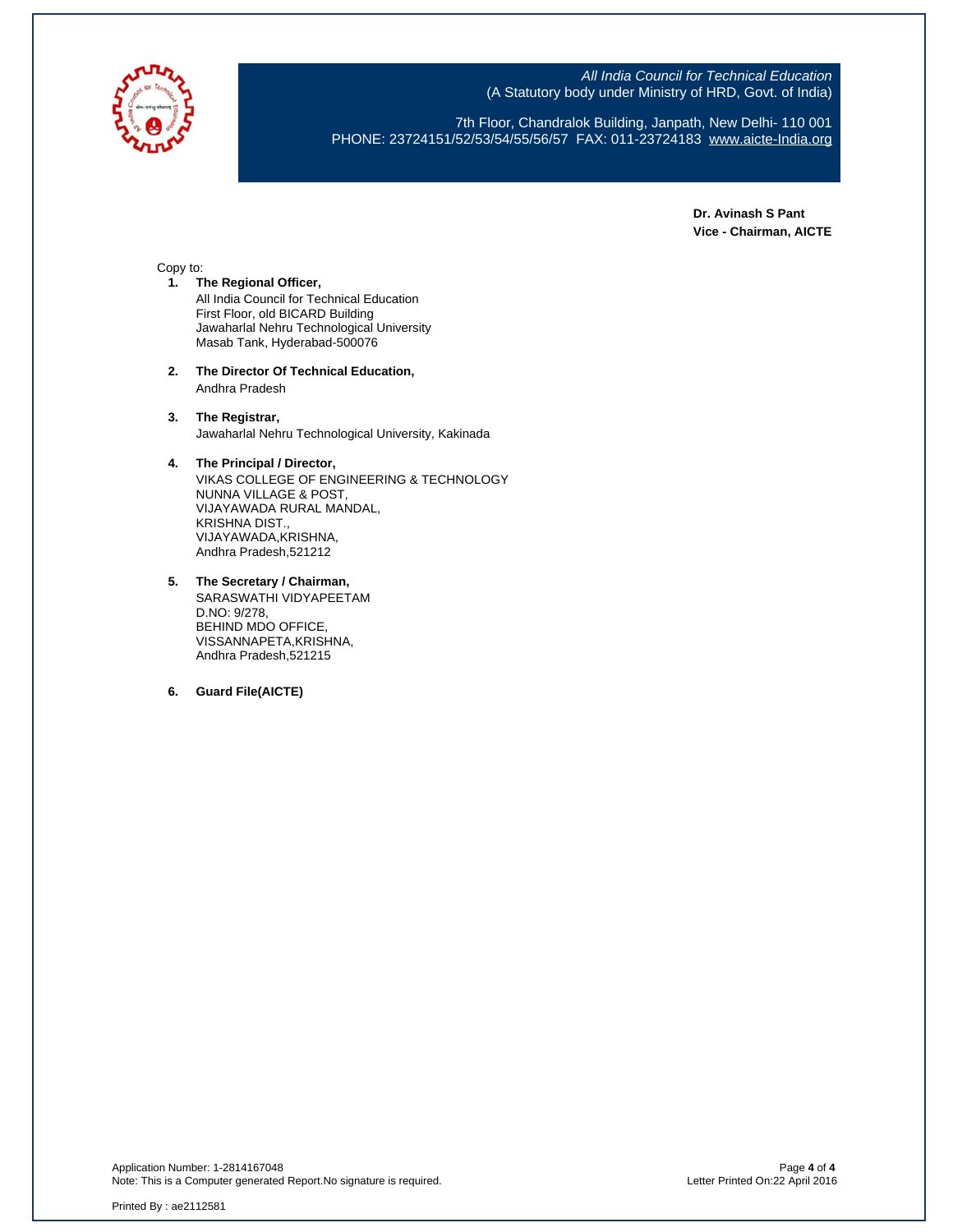

(A Statutory body under Ministry of HRD, Govt. of India)

Nelson Mandela MargVasant Kunj, New Delhi-110067 PHONE: 23724151/52/53/54/55/56/57 FAX: 011-23724183 [www.aicte-India.org](http://www.aicte-india.org/)

F.No. South-Central/1-3325843347/2017/EOA Date: 10-Apr-2017

To,

The Principal Secretary (Higher Education) Govt. of Andhra Pradesh, J Block, 4th Floor, Secretariat Building, Hyderabad-500022

#### **Sub: Extension of approval for the academic year 2017-18**

Ref: Application of the Institution for Extension of approval for the academic year 2017-18

Sir/Madam,

In terms of the provisions under the All India Council for Technical Education (Grant of Approvals for Technical Institutions) Regulations 2016 notified by the Council vide notification number F.No.AB/AICTE/REG/2016 dated 30/11/2016 and norms standards, procedures and conditions prescribed by the Council from time to time, I am directed to convey the approval to

| Permanent Id                 | 1-4233034                                                                | Application Id        | 1-3325843347                                                                                                       |
|------------------------------|--------------------------------------------------------------------------|-----------------------|--------------------------------------------------------------------------------------------------------------------|
| Name of the Institute        | <b>VIKAS COLLEGE OF</b><br><b>ENGINEERING &amp;</b><br><b>TECHNOLOGY</b> | Institute Address     | NUNNA VILLAGE & POST,<br>VIJAYAWADA RURAL MANDAL,<br>KRISHNA DIST., VIJAYAWADA, KRISHNA, Andhra<br>Pradesh, 521212 |
| Name of the<br>Society/Trust | SARASWATHI<br><b>VIDYAPEETAM</b>                                         | Society/Trust Address | D.NO: 9/278.<br><b>BEHIND MDO</b><br>OFFICE, VISSANNAPETA, KRISHNA, Andhra<br>Pradesh.521215                       |
| <b>Institute Type</b>        | Unaided - Private                                                        | Region                | South-Central                                                                                                      |

| Opted for change from<br>Women to Co-ed and<br>Vice versa | No             | Opted for change of<br>name                    | No             | Opted for change of<br>site                                    | No             |
|-----------------------------------------------------------|----------------|------------------------------------------------|----------------|----------------------------------------------------------------|----------------|
| Change from Women to<br>Co-ed approved and<br>Vice versa  | Not Applicable | Change of name<br>Approved                     | Not Applicable | Change of site<br>Approved                                     | Not Applicable |
| Opted for Conversion<br>from degree to diploma            | No             | Opted for Conversion<br>from diploma to degree | <b>No</b>      | Conversion (degree to<br>diploma or vice-a-<br>versa) Approved | Not Applicable |

To conduct following courses with the intake indicated below for the academic year 2017-18

| Application Id: 1-3325843347<br>Program | Shift        | Level                         | Course                                                      | $\omega$<br>Ĕ<br>ω<br>≣<br>ш | Affiliating<br><b>Body</b>           | Į<br>್ದಾ<br>2<br>jdó<br>$\overline{\phantom{0}}$<br>⋖<br>Intake<br>2016 | $\overline{c}$<br>pproved<br>$\infty$<br>⋖<br>Intake<br>2017-1 | Approval status<br>$\overline{z}$ | quota/<br>status<br><b>JI</b><br>$\geq$<br>levo<br>PIO<br>OOP | wining<br>Approval<br>arion<br>Program<br>Foreign<br>Collabor<br>status |
|-----------------------------------------|--------------|-------------------------------|-------------------------------------------------------------|------------------------------|--------------------------------------|-------------------------------------------------------------------------|----------------------------------------------------------------|-----------------------------------|---------------------------------------------------------------|-------------------------------------------------------------------------|
| <b>ENGINEERIN</b><br><b>G AND</b>       | 1st<br>Shift | <b>POS</b><br>т<br><b>GRA</b> | <b>COMPUTER</b><br><b>SCIENCE AND</b><br><b>ENGINEERING</b> | <b>FULL</b><br><b>TIME</b>   | Jawaharlal<br>Nehru<br>Technological | 18                                                                      | 18                                                             | <b>NA</b>                         | <b>NA</b>                                                     | <b>NA</b>                                                               |

Application Number: 1-3325843347 Page **1** of **4** Note: This is a Computer generated Report. No signature is required.

Printed By : AE2112581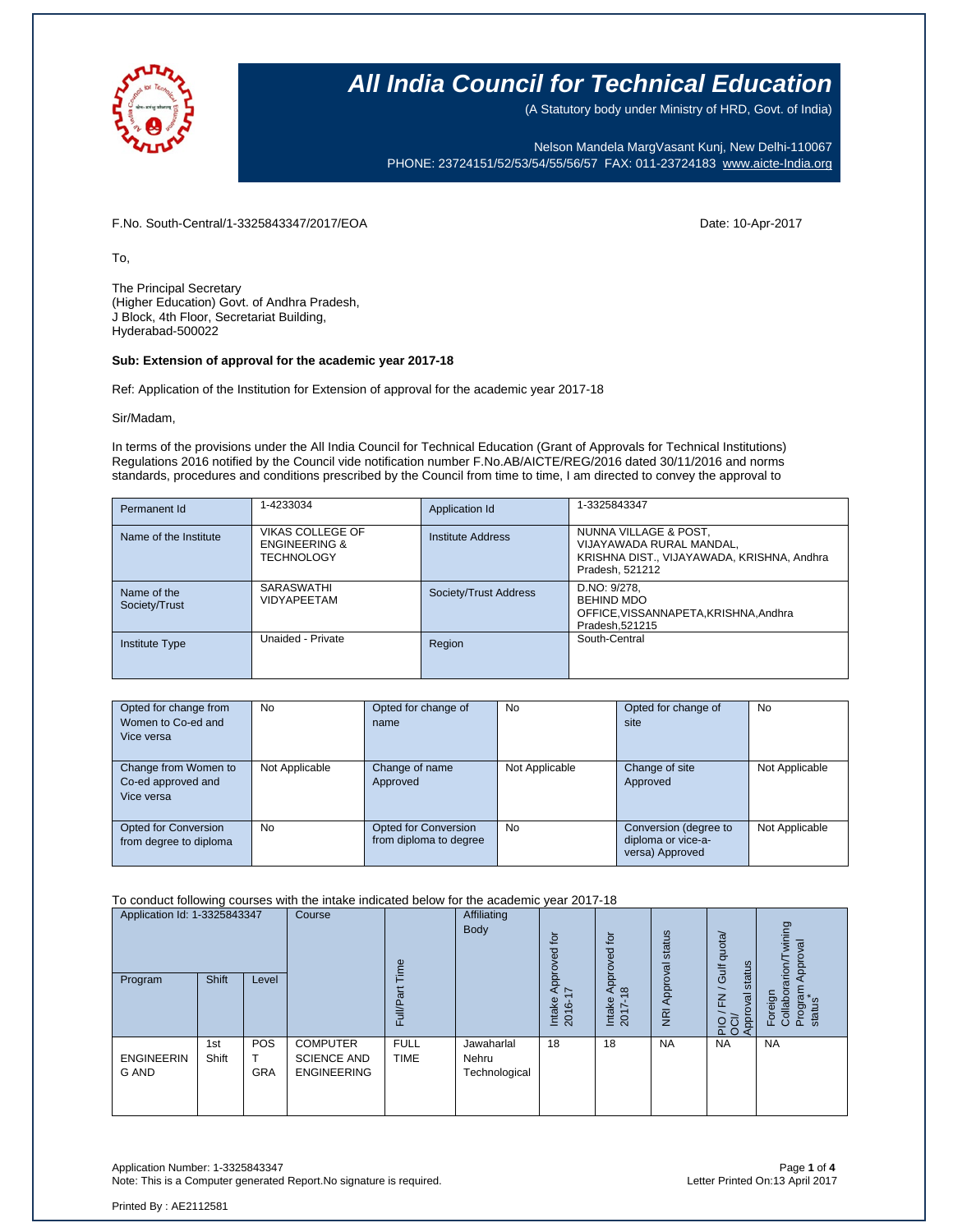

(A Statutory body under Ministry of HRD, Govt. of India)

Nelson Mandela MargVasant Kunj, New Delhi-110067 PHONE: 23724151/52/53/54/55/56/57 FAX: 011-23724183 [www.aicte-India.org](http://www.aicte-india.org/)

| <b>TECHNOLO</b><br>GY                                      |              | <b>DUA</b><br><b>TE</b>                            |                                                                                        |                            | University,<br>Kakinada                                         |     |     |           |           |           |
|------------------------------------------------------------|--------------|----------------------------------------------------|----------------------------------------------------------------------------------------|----------------------------|-----------------------------------------------------------------|-----|-----|-----------|-----------|-----------|
| <b>ENGINEERIN</b><br><b>G AND</b><br><b>TECHNOLO</b><br>GY | 1st<br>Shift | POS<br>T.<br>GRA<br><b>DUA</b><br><b>TE</b>        | <b>EMBEDDED</b><br><b>SYSTEMS</b>                                                      | <b>FULL</b><br><b>TIME</b> | Jawaharlal<br>Nehru<br>Technological<br>University,<br>Kakinada | 24  | 24  | <b>NA</b> | <b>NA</b> | <b>NA</b> |
| <b>ENGINEERIN</b><br><b>G AND</b><br><b>TECHNOLO</b><br>GY | 1st<br>Shift | POS<br>T.<br>GRA<br><b>DUA</b><br>TE               | <b>MACHINE</b><br><b>DESIGN</b>                                                        | <b>FULL</b><br><b>TIME</b> | Jawaharlal<br>Nehru<br>Technological<br>University,<br>Kakinada | 24  | 24  | <b>NA</b> | <b>NA</b> | <b>NA</b> |
| <b>ENGINEERIN</b><br>G AND<br><b>TECHNOLO</b><br>GY        | 1st<br>Shift | POS<br>T.<br>GRA<br><b>DUA</b><br>TE               | <b>POWER</b><br><b>ELECTRONICS</b><br><b>AND</b><br><b>ELECTRICAL</b><br><b>DRIVES</b> | <b>FULL</b><br><b>TIME</b> | Jawaharlal<br>Nehru<br>Technological<br>University,<br>Kakinada | 24  | 24  | <b>NA</b> | <b>NA</b> | <b>NA</b> |
| <b>ENGINEERIN</b><br>G AND<br><b>TECHNOLO</b><br>GY        | 1st<br>Shift | POS<br>T<br>GRA<br><b>DUA</b><br>TE                | <b>STRUCTURAL</b><br><b>ENGINEERING</b>                                                | <b>FULL</b><br><b>TIME</b> | Jawaharlal<br>Nehru<br>Technological<br>University,<br>Kakinada | 24  | 24  | <b>NA</b> | <b>NA</b> | <b>NA</b> |
| <b>ENGINEERIN</b><br>G AND<br><b>TECHNOLO</b><br>GY        | 1st<br>Shift | POS<br>T.<br>GRA<br><b>DUA</b><br>TE               | <b>SYSTEMS AND</b><br>SIGNAL<br><b>PROCESSING</b>                                      | <b>FULL</b><br><b>TIME</b> | Jawaharlal<br>Nehru<br>Technological<br>University,<br>Kakinada | 24  | 24  | <b>NA</b> | <b>NA</b> | <b>NA</b> |
| <b>ENGINEERIN</b><br>G AND<br><b>TECHNOLO</b><br>GY        | 1st<br>Shift | POS<br>Т<br>GRA<br><b>DUA</b><br>TE                | <b>THERMAL</b><br><b>ENGINEERING</b>                                                   | <b>FULL</b><br><b>TIME</b> | Jawaharlal<br>Nehru<br>Technological<br>University,<br>Kakinada | 24  | 24  | <b>NA</b> | <b>NA</b> | <b>NA</b> |
| <b>ENGINEERIN</b><br>G AND<br><b>TECHNOLO</b><br>GY        | 1st<br>Shift | <b>UND</b><br>ER<br>GRA<br><b>DUA</b><br>TE        | <b>AGRICULTURA</b><br>L<br><b>ENGINEERING</b>                                          | <b>FULL</b><br><b>TIME</b> | Jawaharlal<br>Nehru<br>Technological<br>University,<br>Kakinada | 60  | 60  | <b>NA</b> | <b>NA</b> | <b>NA</b> |
| <b>ENGINEERIN</b><br>G AND<br><b>TECHNOLO</b><br>GY        | 1st<br>Shift | <b>UND</b><br>ER<br>GRA<br><b>DUA</b><br>TE.       | <b>CIVIL</b><br><b>ENGINEERING</b>                                                     | <b>FULL</b><br><b>TIME</b> | Jawaharlal<br>Nehru<br>Technological<br>University,<br>Kakinada | 60  | 60  | <b>NA</b> | <b>NA</b> | <b>NA</b> |
| <b>ENGINEERIN</b><br>G AND<br><b>TECHNOLO</b><br>GY        | 1st<br>Shift | <b>UND</b><br>ER<br>GRA<br><b>DUA</b><br><b>TE</b> | <b>COMPUTER</b><br><b>SCIENCE AND</b><br><b>ENGINEERING</b>                            | <b>FULL</b><br><b>TIME</b> | Jawaharlal<br>Nehru<br>Technological<br>University,<br>Kakinada | 120 | 120 | <b>NA</b> | <b>NA</b> | <b>NA</b> |
|                                                            | 1st          | <b>UND</b>                                         | <b>ELECTRICAL</b>                                                                      | <b>FULL</b>                | Jawaharlal                                                      | 60  | 60  | <b>NA</b> | <b>NA</b> | <b>NA</b> |

Application Number: 1-3325843347<br>Note: This is a Computer generated Report.No signature is required.<br>Note: This is a Computer generated Report.No signature is required. Note: This is a Computer generated Report.No signature is required.

Printed By : AE2112581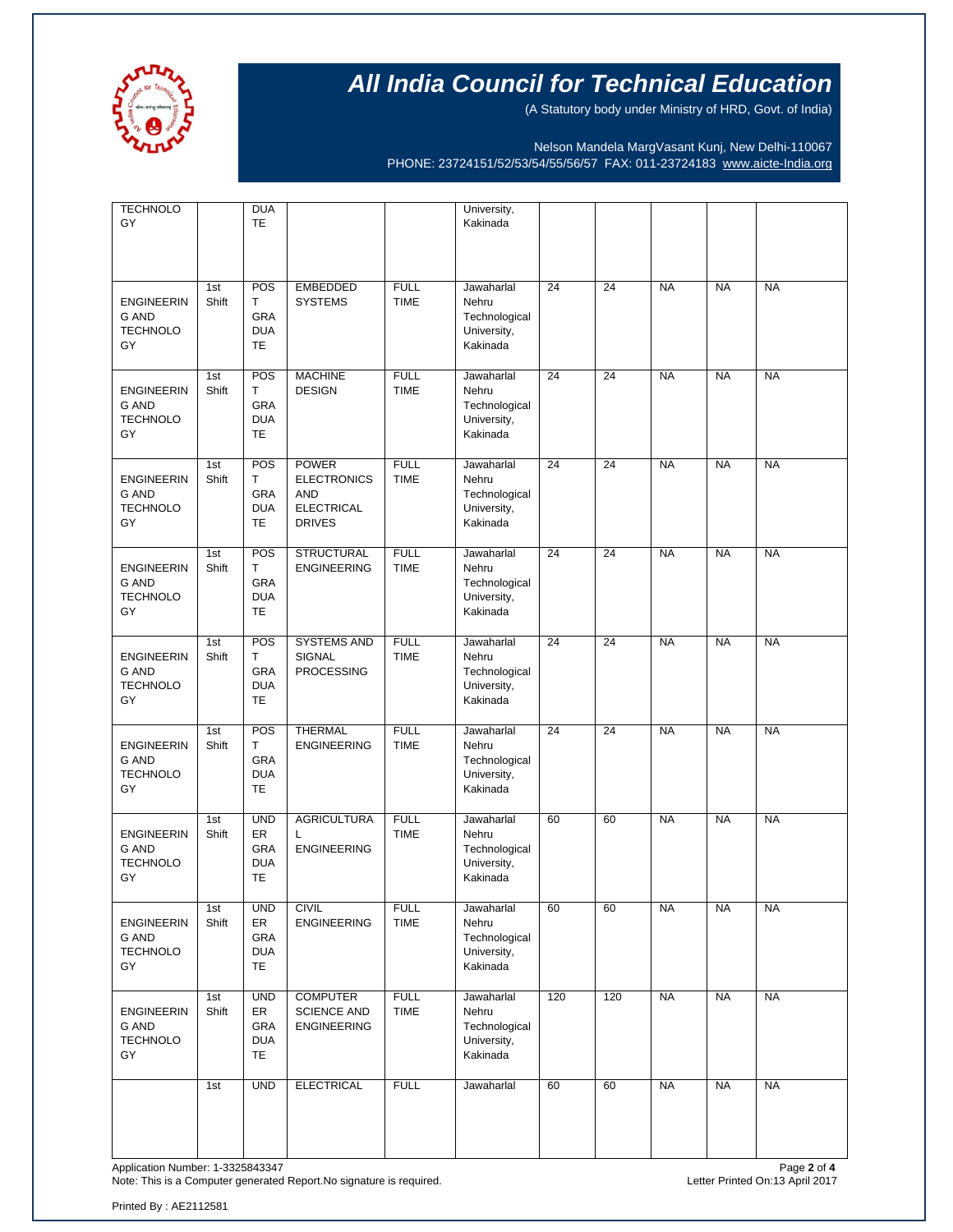

(A Statutory body under Ministry of HRD, Govt. of India)

Nelson Mandela MargVasant Kunj, New Delhi-110067 PHONE: 23724151/52/53/54/55/56/57 FAX: 011-23724183 [www.aicte-India.org](http://www.aicte-india.org/)

| <b>ENGINEERIN</b><br><b>G AND</b><br><b>TECHNOLO</b><br>GY | Shift                    | ER<br>GRA<br><b>DUA</b><br><b>TE</b>                      | <b>AND</b><br><b>ELECTRONICS</b><br><b>ENGINEERING</b>                      | <b>TIME</b>                | Nehru<br>Technological<br>University,<br>Kakinada                             |     |     |           |           |           |
|------------------------------------------------------------|--------------------------|-----------------------------------------------------------|-----------------------------------------------------------------------------|----------------------------|-------------------------------------------------------------------------------|-----|-----|-----------|-----------|-----------|
| <b>ENGINEERIN</b><br><b>G AND</b><br><b>TECHNOLO</b><br>GY | 1st<br>Shift             | <b>UND</b><br>ER<br><b>GRA</b><br><b>DUA</b><br><b>TE</b> | <b>ELECTRONICS</b><br>&<br><b>COMMUNICATI</b><br>ON ENGG                    | <b>FULL</b><br><b>TIME</b> | Jawaharlal<br>Nehru<br>Technological<br>University,<br>Kakinada               | 180 | 120 | <b>NA</b> | <b>NA</b> | <b>NA</b> |
| <b>ENGINEERIN</b><br><b>G AND</b><br><b>TECHNOLO</b><br>GY | 1st<br>Shift             | <b>UND</b><br>ER<br><b>GRA</b><br><b>DUA</b><br><b>TE</b> | <b>MECHANICAL</b><br><b>ENGINEERING</b>                                     | <b>FULL</b><br><b>TIME</b> | Jawaharlal<br>Nehru<br>Technological<br>University,<br>Kakinada               | 120 | 90  | <b>NA</b> | <b>NA</b> | <b>NA</b> |
| <b>ENGINEERIN</b><br><b>G AND</b><br><b>TECHNOLO</b><br>GY | 2 <sub>nd</sub><br>Shift | <b>DIPL</b><br><b>OMA</b>                                 | <b>CIVIL</b><br><b>ENGINEERING</b>                                          | <b>FULL</b><br><b>TIME</b> | State Board<br>of Technical<br>Education<br>and Training,<br>Hyderabad        | 120 | 120 | <b>NA</b> | <b>NA</b> | <b>NA</b> |
| <b>ENGINEERIN</b><br><b>G AND</b><br><b>TECHNOLO</b><br>GY | 2nd<br>Shift             | <b>DIPL</b><br><b>OMA</b>                                 | <b>ELECTRICAL</b><br><b>AND</b><br><b>ELECTRONICS</b><br><b>ENGINEERING</b> | <b>FULL</b><br><b>TIME</b> | <b>State Board</b><br>of Technical<br>Education<br>and Training,<br>Hyderabad | 60  | 60  | <b>NA</b> | <b>NA</b> | <b>NA</b> |
| <b>ENGINEERIN</b><br><b>G AND</b><br><b>TECHNOLO</b><br>GY | 2nd<br>Shift             | <b>DIPL</b><br><b>OMA</b>                                 | <b>MECHANICAL</b><br><b>ENGINEERING</b>                                     | <b>FULL</b><br><b>TIME</b> | <b>State Board</b><br>of Technical<br>Education<br>and Training,<br>Hyderabad | 120 | 120 | <b>NA</b> | <b>NA</b> | <b>NA</b> |
| <b>MANAGEME</b><br><b>NT</b>                               | 1st<br>Shift             | POS<br>T.<br><b>GRA</b><br><b>DUA</b><br><b>TE</b>        | <b>MASTERS IN</b><br><b>BUSINESS</b><br><b>ADMINISTRATI</b><br>ON           | <b>FULL</b><br><b>TIME</b> | Jawaharlal<br>Nehru<br>Technological<br>University,<br>Kakinada               | 120 | 120 | <b>NA</b> | <b>NA</b> | <b>NA</b> |

The above mentioned approval is subject to the condition that

VIKAS COLLEGE OF ENGINEERING & TECHNOLOGY

shall follow and adhere to the Regulations, guidelines and directions issued by AICTE from time to time and the undertaking / affidavit given by the institution along with the application submitted by the institution on portal.

In case of any differences in content in this Computer generated Extension of Approval Letter, the content/information as approved by the Executive Council / General Council as available on the record of AICTE shall be final and binding.

Strict compliance of Anti-Ragging Regulation:- Approval is subject to strict compliance of provisions made in AICTE Regulation notified vide F. No. 37-3/Legal/AICTE/2009 dated July 1, 2009 for Prevention and Prohibition of Ragging in Technical Institutions. In case Institution fails to take adequate steps to Prevent Ragging or fails to act in accordance with AICTE Regulation or fails to punish perpetrators or incidents of Ragging, it will be liable to take any action as defined under clause 9(4) of the said Regulation.

#### **Note: Validity of the course details may be verified at www.aicte-india.org**

Application Number: 1-3325843347 Page **3** of **4** Note: This is a Computer generated Report.No signature is required.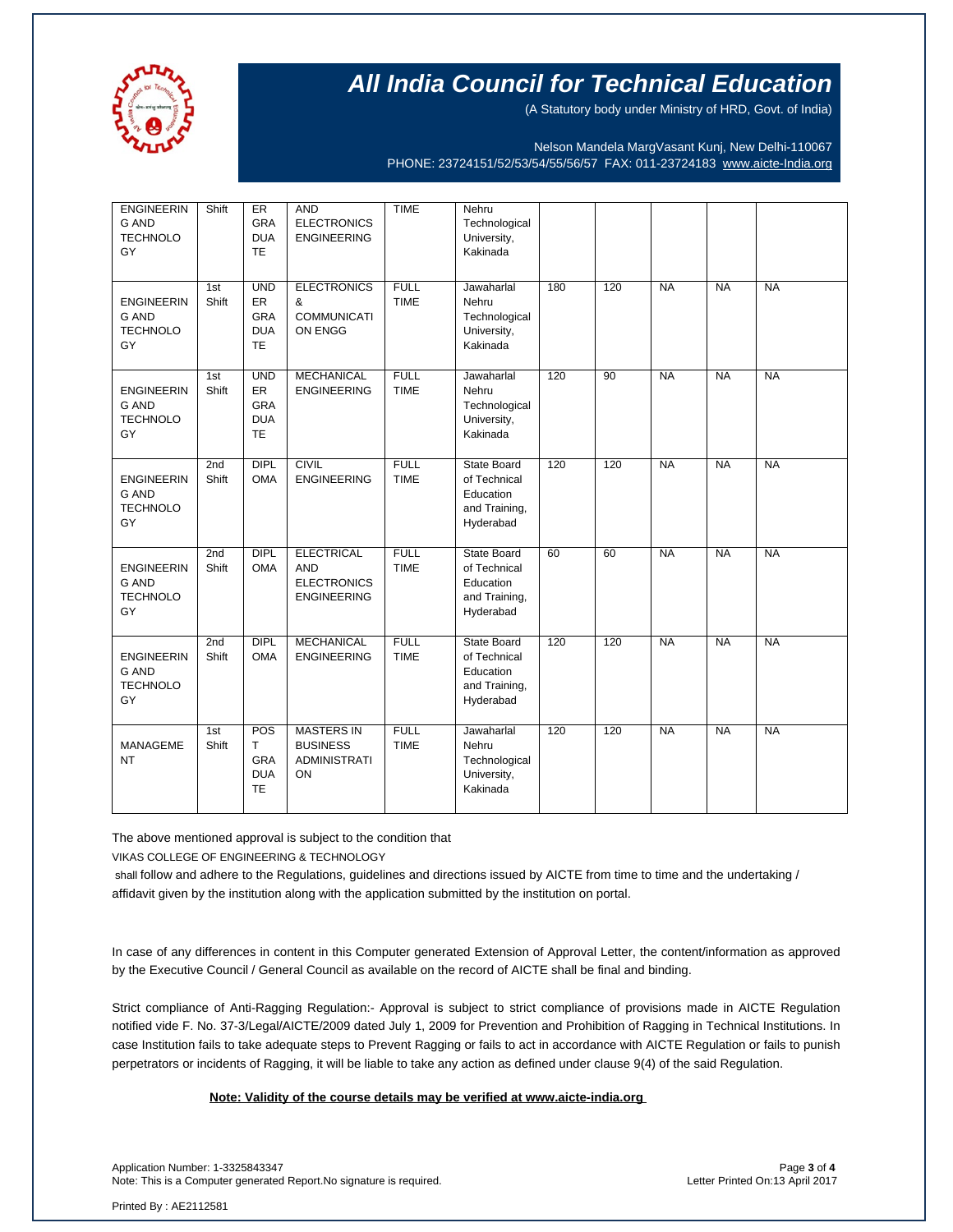

(A Statutory body under Ministry of HRD, Govt. of India)

Nelson Mandela MargVasant Kunj, New Delhi-110067 PHONE: 23724151/52/53/54/55/56/57 FAX: 011-23724183 [www.aicte-India.org](http://www.aicte-india.org/)

> **Prof. A.P Mittal Member Secretary, AICTE**

#### Copy to:

- **1. The Regional Officer,** All India Council for Technical Education First Floor, old BICARD Building Jawaharlal Nehru Technological University Masab Tank, Hyderabad-500076
- **2. The Director Of Technical Education\*\*,** Andhra Pradesh
- **3. The Registrar\*\*,** Jawaharlal Nehru Technological University, Kakinada

#### **4. The Principal / Director,**

VIKAS COLLEGE OF ENGINEERING & TECHNOLOGY NUNNA VILLAGE & POST, VIJAYAWADA RURAL MANDAL, KRISHNA DIST., VIJAYAWADA,KRISHNA, Andhra Pradesh,521212

**5. The Secretary / Chairman,** SARASWATHI VIDYAPEETAM D.NO: 9/278, BEHIND MDO OFFICE, VISSANNAPETA,KRISHNA, Andhra Pradesh,521215

#### **6. Guard File(AICTE)**

**Note: \*\* - Approval letter copy will not be communicated through post/email. However, provision is made in the portal for downloading Approval letter through Authorized login credentials allotted to concerned DTE/Registrar.**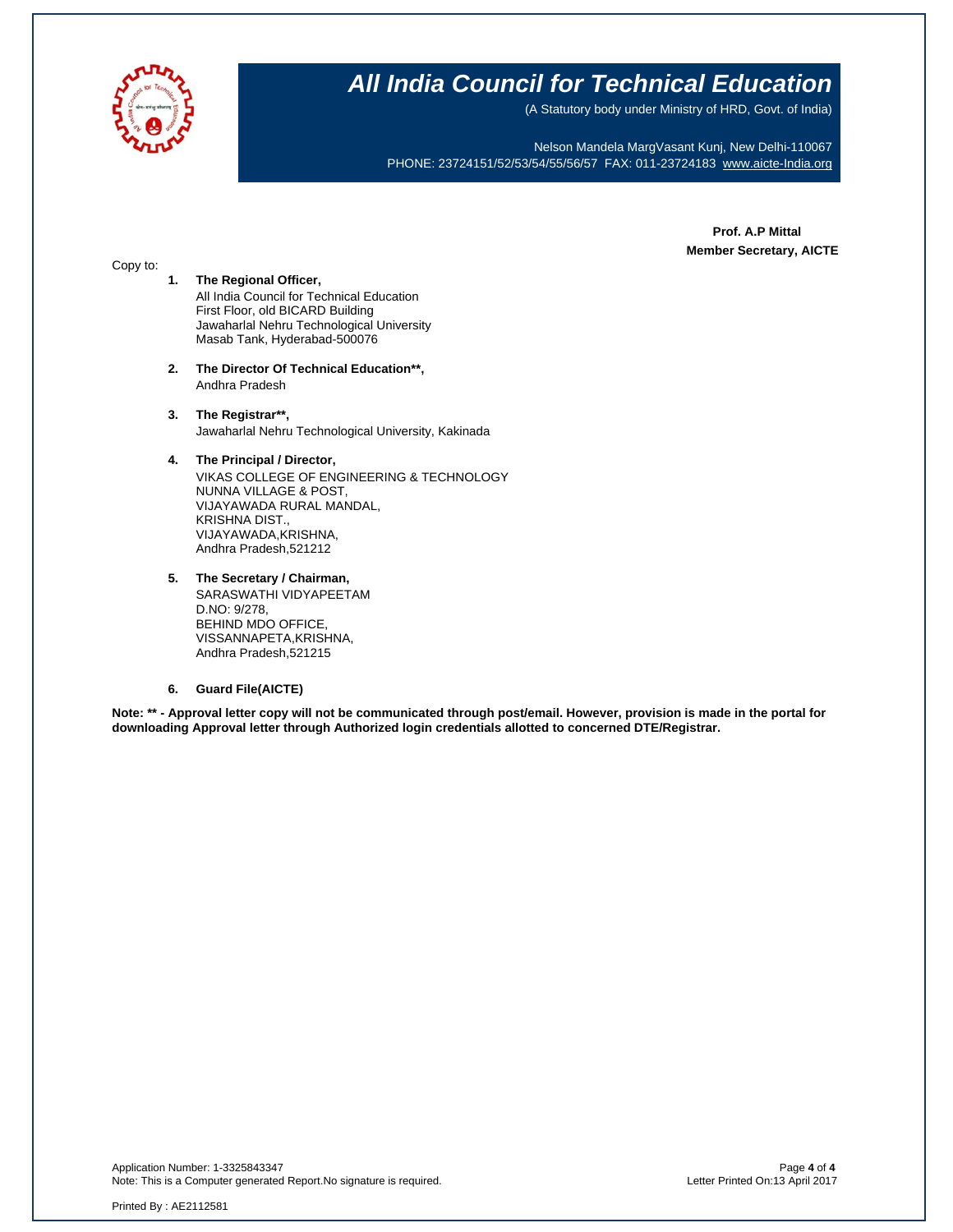Application No:1-3513543332 Page **1** of **3** Note: This is a Computer generated Report. No signature is required.

## All India Council for Technical Education

 **(A Statutory body under Ministry of HRD, Govt. of India)**

Nelson Mandela Marg,Vasant Kunj, New Delhi-110070 Website: [www.aicte-india.org](http://www.aicte-india.org)

## **APPROVAL PROCESS 2018-19**

**Extension of Approval (EoA)**

F.No. South-Central/1-3513543332/2018/EOA Date: 10-Apr-2018

To,

The Principal Secretary (Higher Education) Govt. of Andhra Pradesh, J Block, 4th Floor, Secretariat Building, Hyderabad-500022

#### **Sub: Extension of Approval for the Academic Year 2018-19**

Ref: Application of the Institution for Extension of approval for the Academic Year 2018-19

Sir/Madam,

In terms of the provisions under the All India Council for Technical Education (Grant of Approvals for Technical Institutions) Regulations 2016 notified by the Council vide notification number F.No.AB/AICTE/REG/2016 dated 30/11/2016 and amended on December 5, 2017 and norms standards, procedures and conditions prescribed by the Council from time to time, I am directed to convey the approval to

| <b>Permanent Id</b>      | 1-4233034                                                                                                                            | <b>Application Id</b>        | 1-3513543332                                                                                  |
|--------------------------|--------------------------------------------------------------------------------------------------------------------------------------|------------------------------|-----------------------------------------------------------------------------------------------|
| Name of the Institute    | <b>VIKAS COLLEGE OF ENGINEERING</b><br>& TECHNOLOGY                                                                                  | Name of the Society/Trust    | <b>SARASWATHI VIDYAPEETAM</b>                                                                 |
| <b>Institute Address</b> | <b>NUNNA VILLAGE &amp; POST,</b><br><b>VIJAYAWADA RURAL MANDAL,</b><br>KRISHNA DIST., VIJAYAWADA,<br>KRISHNA, Andhra Pradesh, 521212 | <b>Society/Trust Address</b> | D.NO: 9/278.<br><b>BEHIND MDO</b><br>OFFICE, VISSANNAPETA, KRISHNA,<br>Andhra Pradesh, 521215 |
| <b>Institute Type</b>    | <b>Unaided - Private</b>                                                                                                             | Region                       | South-Central                                                                                 |

| <b>Opted for Change from</b>       | <b>No</b> | <b>Change from Women to Co-Ed</b>  | <b>NA</b> |
|------------------------------------|-----------|------------------------------------|-----------|
| Women to Co-Ed and vice            |           | and vice versa Approved or         |           |
| versa                              |           | <b>Not</b>                         |           |
| <b>Opted for Change of Name</b>    | <b>No</b> | <b>Change of Name Approved or</b>  | <b>NA</b> |
|                                    |           | <b>Not</b>                         |           |
| <b>Opted for Change of Site</b>    | <b>No</b> | <b>Change of Site Approved or</b>  | <b>NA</b> |
|                                    |           | <b>Not</b>                         |           |
| <b>Opted for Conversion from</b>   | <b>No</b> | <b>Conversion for Degree to</b>    | <b>NA</b> |
| Degree to Diploma or vice          |           | Diploma or vice versa              |           |
| versa                              |           | <b>Approved or Not</b>             |           |
| <b>Opted for Organization Name</b> | <b>No</b> | <b>Change of Organization Name</b> | <b>NA</b> |
| Change                             |           | <b>Approved or Not</b>             |           |

**To conduct following Courses with the Intake indicated below for the Academic Year 2018-19**

| Program                                               | Shift | evel                            | rse<br>ලි                                                | FT/PT+    | Body<br>Affiliating Book<br>(Univ/Body)                                 | tor<br>yed<br>phro<br>₹<br>െ<br>Intake<br>$2018 -$ | ख़<br>Approv<br><b>Status</b><br>$\overline{\mathbf{g}}$ | tatus<br>訔<br>O<br>ಕ<br>∽<br>g<br>0<br>준<br>quota/<br>Approv<br>$\frac{1}{2}$ | <b>rogram</b><br>Status*<br>Collaboration<br>$\sigma$<br><b>Twining</b><br>Approval<br>등<br>Foreig |
|-------------------------------------------------------|-------|---------------------------------|----------------------------------------------------------|-----------|-------------------------------------------------------------------------|----------------------------------------------------|----------------------------------------------------------|-------------------------------------------------------------------------------|----------------------------------------------------------------------------------------------------|
| <b>ENGINEERING</b><br><b>AND</b><br><b>TECHNOLOGY</b> | 1st   | <b>POST</b><br><b>GRADUATE</b>  | <b>STRUCTURAL</b><br><b>ENGINEERING</b>                  | <b>FT</b> | <b>Jawaharlal Nehru</b><br><b>Technological University,</b><br>Kakinada | 24                                                 | <b>NA</b>                                                | <b>NA</b>                                                                     | <b>NA</b>                                                                                          |
| <b>ENGINEERING</b><br><b>AND</b><br><b>TECHNOLOGY</b> | 1st   | <b>POST</b><br><b>GRADUATE</b>  | <b>SYSTEMS AND</b><br><b>SIGNAL</b><br><b>PROCESSING</b> | <b>FT</b> | <b>Jawaharlal Nehru</b><br><b>Technological University,</b><br>Kakinada | 24                                                 | <b>NA</b>                                                | <b>NA</b>                                                                     | <b>NA</b>                                                                                          |
| <b>ENGINEERING</b><br><b>AND</b><br><b>TECHNOLOGY</b> | 1st   | <b>UNDER</b><br><b>GRADUATE</b> | <b>AGRICULTURAL</b><br><b>ENGINEERING</b>                | <b>FT</b> | <b>Jawaharlal Nehru</b><br><b>Technological University,</b><br>Kakinada | 60                                                 | <b>NA</b>                                                | <b>NA</b>                                                                     | <b>NA</b>                                                                                          |
| <b>MANAGEMEN</b>                                      | 1st   | <b>POST</b>                     | <b>MASTERS IN</b>                                        | <b>FT</b> | <b>Jawaharlal Nehru</b>                                                 | 120                                                | <b>NA</b>                                                | <b>NA</b>                                                                     | <b>NA</b>                                                                                          |

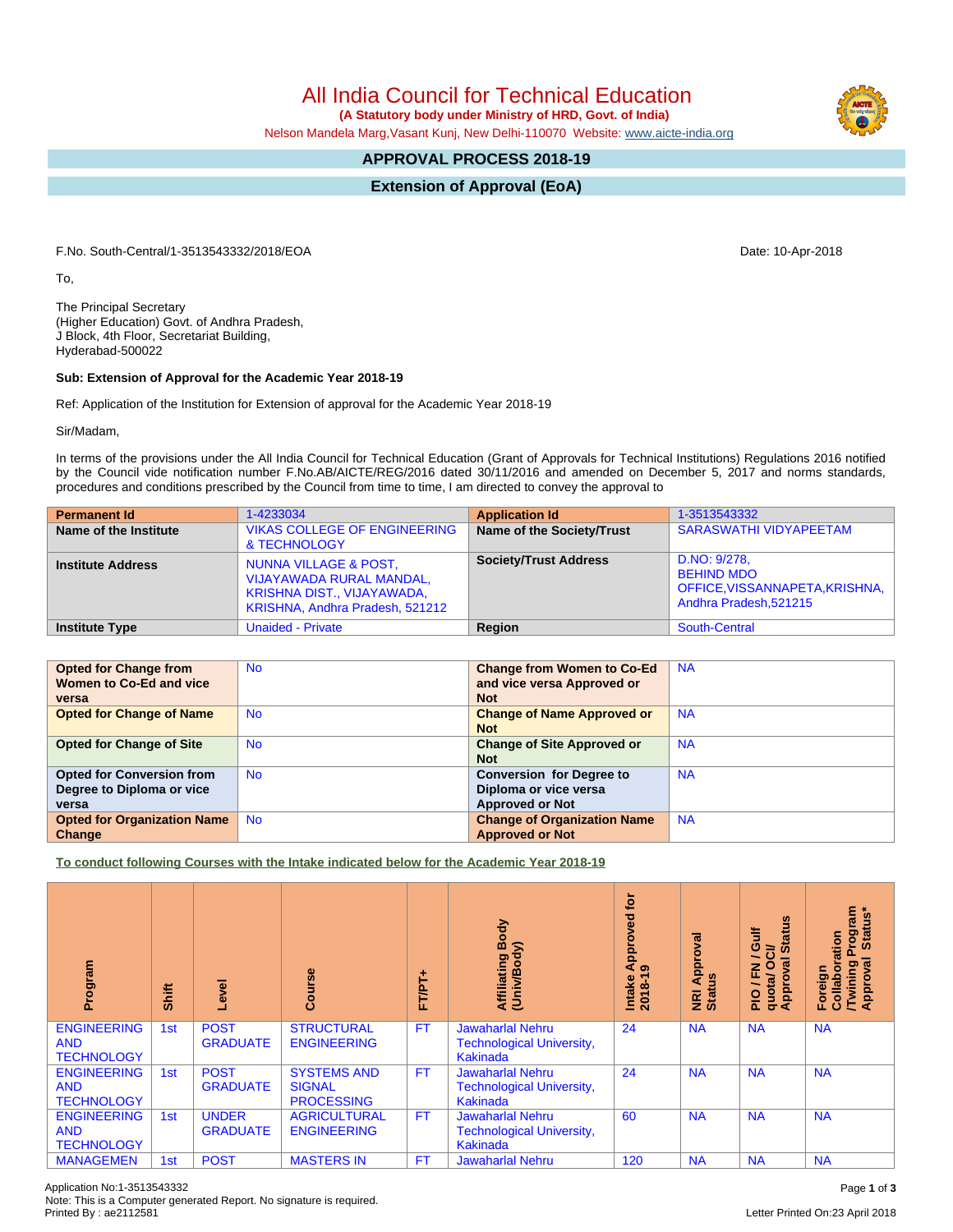| T                                                     |                 | <b>GRADUATE</b>                 | <b>BUSINESS</b><br><b>ADMINISTRATION</b>                                     |           | <b>Technological University,</b><br><b>Kakinada</b>                            |     |           |           |           |
|-------------------------------------------------------|-----------------|---------------------------------|------------------------------------------------------------------------------|-----------|--------------------------------------------------------------------------------|-----|-----------|-----------|-----------|
| <b>ENGINEERING</b><br><b>AND</b><br><b>TECHNOLOGY</b> | 1st             | <b>UNDER</b><br><b>GRADUATE</b> | <b>CIVIL</b><br><b>ENGINEERING</b>                                           | FT.       | <b>Jawaharlal Nehru</b><br><b>Technological University,</b><br><b>Kakinada</b> | 60  | <b>NA</b> | <b>NA</b> | <b>NA</b> |
| <b>ENGINEERING</b><br><b>AND</b><br><b>TECHNOLOGY</b> | 1st             | <b>UNDER</b><br><b>GRADUATE</b> | <b>COMPUTER</b><br><b>SCIENCE AND</b><br><b>ENGINEERING</b>                  | FT.       | <b>Jawaharlal Nehru</b><br><b>Technological University,</b><br>Kakinada        | 120 | <b>NA</b> | <b>NA</b> | <b>NA</b> |
| <b>ENGINEERING</b><br><b>AND</b><br><b>TECHNOLOGY</b> | 1st             | <b>UNDER</b><br><b>GRADUATE</b> | <b>ELECTRICAL AND</b><br><b>ELECTRONICS</b><br><b>ENGINEERING</b>            | FT.       | <b>Jawaharlal Nehru</b><br><b>Technological University,</b><br><b>Kakinada</b> | 60  | <b>NA</b> | <b>NA</b> | <b>NA</b> |
| <b>ENGINEERING</b><br><b>AND</b><br><b>TECHNOLOGY</b> | 1st             | <b>UNDER</b><br><b>GRADUATE</b> | <b>ELECTRONICS &amp;</b><br><b>COMMUNICATION</b><br><b>ENGG</b>              | <b>FT</b> | <b>Jawaharlal Nehru</b><br><b>Technological University,</b><br><b>Kakinada</b> | 120 | <b>NA</b> | <b>NA</b> | <b>NA</b> |
| <b>ENGINEERING</b><br><b>AND</b><br><b>TECHNOLOGY</b> | 1st             | <b>UNDER</b><br><b>GRADUATE</b> | <b>MECHANICAL</b><br><b>ENGINEERING</b>                                      | <b>FT</b> | Jawaharlal Nehru<br><b>Technological University,</b><br><b>Kakinada</b>        | 60  | <b>NA</b> | <b>NA</b> | <b>NA</b> |
| <b>ENGINEERING</b><br><b>AND</b><br><b>TECHNOLOGY</b> | 1st             | <b>POST</b><br><b>GRADUATE</b>  | <b>COMPUTER</b><br><b>SCIENCE AND</b><br><b>ENGINEERING</b>                  | <b>FT</b> | <b>Jawaharlal Nehru</b><br><b>Technological University,</b><br><b>Kakinada</b> | 18  | <b>NA</b> | <b>NA</b> | <b>NA</b> |
| <b>ENGINEERING</b><br><b>AND</b><br><b>TECHNOLOGY</b> | 1st             | <b>POST</b><br><b>GRADUATE</b>  | <b>EMBEDDED</b><br><b>SYSTEMS</b>                                            | <b>FT</b> | Jawaharlal Nehru<br><b>Technological University,</b><br><b>Kakinada</b>        | 24  | <b>NA</b> | <b>NA</b> | <b>NA</b> |
| <b>ENGINEERING</b><br><b>AND</b><br><b>TECHNOLOGY</b> | 1st             | <b>POST</b><br><b>GRADUATE</b>  | <b>MACHINE</b><br><b>DESIGN</b>                                              | <b>FT</b> | <b>Jawaharlal Nehru</b><br><b>Technological University,</b><br><b>Kakinada</b> | 24  | <b>NA</b> | <b>NA</b> | <b>NA</b> |
| <b>ENGINEERING</b><br><b>AND</b><br><b>TECHNOLOGY</b> | 2 <sub>nd</sub> | <b>DIPLOMA</b>                  | <b>MECHANICAL</b><br><b>ENGINEERING</b>                                      | <b>FT</b> | <b>State Board of Technical</b><br><b>Education and Training,</b><br>Hyderabad | 120 | <b>NA</b> | <b>NA</b> | <b>NA</b> |
| <b>ENGINEERING</b><br><b>AND</b><br><b>TECHNOLOGY</b> | 2nd             | <b>DIPLOMA</b>                  | <b>CIVIL</b><br><b>ENGINEERING</b>                                           | <b>FT</b> | <b>State Board of Technical</b><br><b>Education and Training,</b><br>Hyderabad | 120 | <b>NA</b> | <b>NA</b> | <b>NA</b> |
| <b>ENGINEERING</b><br><b>AND</b><br><b>TECHNOLOGY</b> | 1st             | <b>POST</b><br><b>GRADUATE</b>  | <b>THERMAL</b><br><b>ENGINEERING</b>                                         | FT.       | <b>Jawaharlal Nehru</b><br><b>Technological University,</b><br><b>Kakinada</b> | 24  | <b>NA</b> | <b>NA</b> | <b>NA</b> |
| <b>ENGINEERING</b><br><b>AND</b><br><b>TECHNOLOGY</b> | 1st             | <b>POST</b><br><b>GRADUATE</b>  | <b>POWER</b><br><b>ELECTRONICS</b><br><b>AND ELECTRICAL</b><br><b>DRIVES</b> | <b>FT</b> | <b>Jawaharlal Nehru</b><br><b>Technological University,</b><br><b>Kakinada</b> | 24  | <b>NA</b> | <b>NA</b> | <b>NA</b> |
| <b>ENGINEERING</b><br><b>AND</b><br><b>TECHNOLOGY</b> | 2 <sub>nd</sub> | <b>DIPLOMA</b>                  | <b>ELECTRICAL AND</b><br><b>ELECTRONICS</b><br><b>ENGINEERING</b>            | FT.       | <b>State Board of Technical</b><br><b>Education and Training,</b><br>Hyderabad | 60  | <b>NA</b> | <b>NA</b> | <b>NA</b> |

+FT –Full Time,PT-Part Time

In case of any differences in content in this Computer generated Extension of Approval Letter, the content/information as approved by the Executive Council / General Council as available on the record of AICTE shall be final and binding.

Strict compliance of Anti-Ragging Regulation: - Approval is subject to strict compliance of provisions made in AICTE Regulation notified vide F. No. 37-3/Legal/AICTE/2009 dated July 1, 2009 for Prevention and Prohibition of Ragging in Technical Institutions. In case Institution fails to take adequate steps to Prevent Ragging or fails to act in accordance with AICTE Regulation or fails to punish perpetrators or incidents of Ragging, it will be liable to take any action as defined under clause 9(4) of the said Regulation.

> **Prof. A.P Mittal Member Secretary, AICTE**

Copy to:

- 1. The Regional Officer, All India Council for Technical Education First Floor, old BICARD Building Jawaharlal Nehru Technological University Masab Tank, Hyderabad-500076
- 2. The Director Of Technical Education\*\*, Andhra Pradesh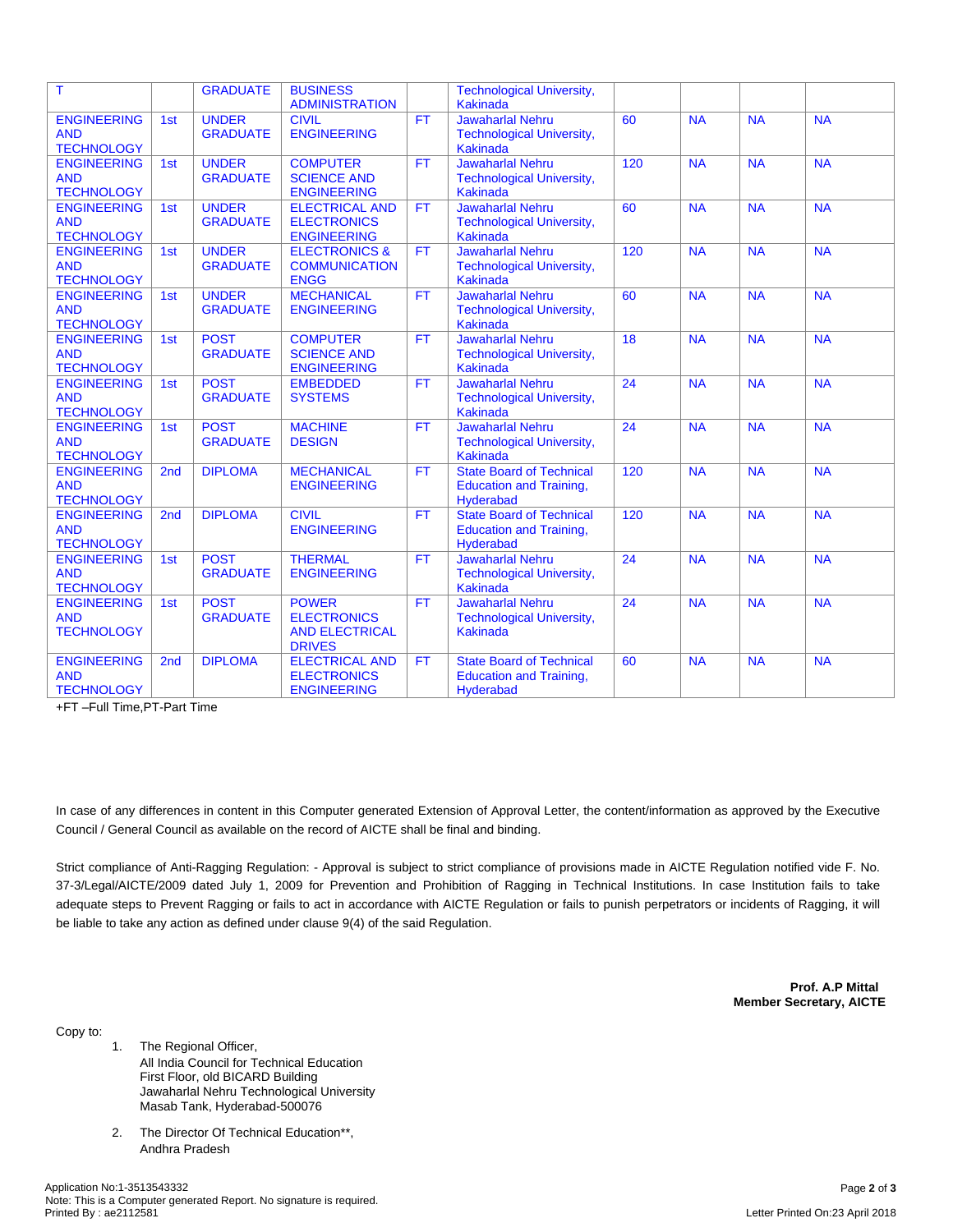- 3. The Registrar\*\*, Jawaharlal Nehru Technological University, Kakinada
- 4. The Principal / Director, VIKAS COLLEGE OF ENGINEERING & TECHNOLOGY NUNNA VILLAGE & POST, VIJAYAWADA RURAL MANDAL, KRISHNA DIST., VIJAYAWADA, KRISHNA, Andhra Pradesh,521212
- 5. The Secretary / Chairman, SARASWATHI VIDYAPEETAM D.NO: 9/278, BEHIND MDO OFFICE, VISSANNAPETA,KRISHNA, Andhra Pradesh,521215
- 6. Guard File(AICTE)

Note: Validity of the Course details may be verified at  $\frac{\text{http://www.aicte-india.org/}}{\text{http://www.aicte-india.org/}}$  $\frac{\text{http://www.aicte-india.org/}}{\text{http://www.aicte-india.org/}}$  $\frac{\text{http://www.aicte-india.org/}}{\text{http://www.aicte-india.org/}}$ 

<sup>\*\*</sup> Individual Approval letter copy will not be communicated through Post/Email. However, consolidated list of Approved Institutions(bulk) will be shared through official Email Address to the concerned Authorities mentioned above.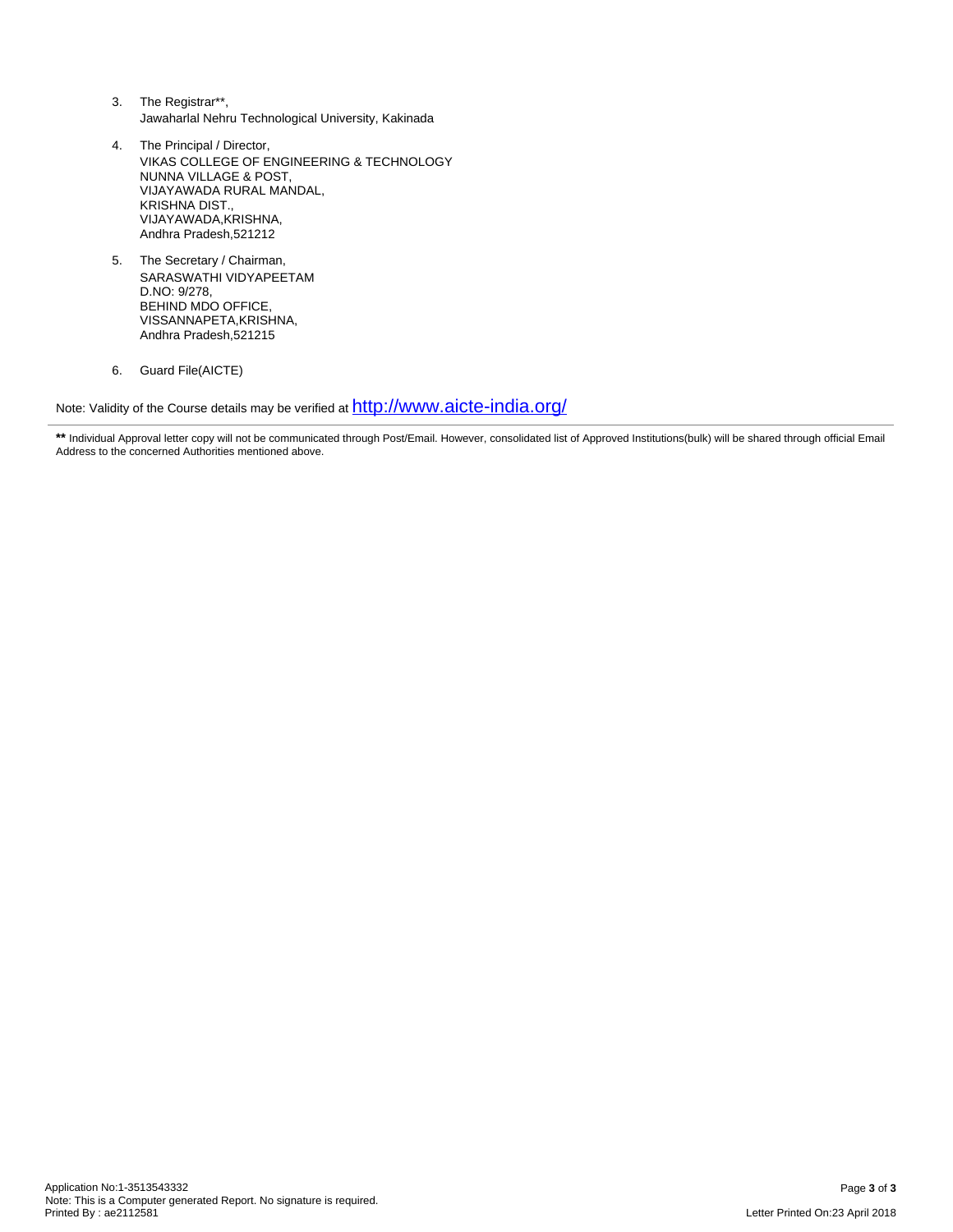**(A Statutory body under Ministry of HRD, Govt. of India)**

Nelson Mandela Marg,Vasant Kunj, New Delhi-110070 Website: [www.aicte-india.org](http://www.aicte-india.org)

## **APPROVAL PROCESS 2019-20**

**Extension of Approval (EoA)**

F.No. South-Central/1-4266184943/2019/EOA Date: 10-Apr-2019

To,

The Principal Secretary (Higher Education) Govt. of Andhra Pradesh, J Block, 4th Floor, Secretariat Building, Hyderabad-500022

#### **Sub: Extension of Approval for the Academic Year 2019-20**

Ref: Application of the Institution for Extension of approval for the Academic Year 2019-20

Sir/Madam,

In terms of the provisions under the All India Council for Technical Education (Grant of Approvals for Technical Institutions) Regulations 2018 notified by the Council vide notification number F.No.AB/AICTE/REG/2018 dated 31/12/2018 and norms standards, procedures and conditions prescribed by the Council from time to time, I am directed to convey the approval to

| <b>Permanent Id</b>      | 1-4233034                                                                                                                            | <b>Application Id</b>        | 1-4266184943                                                                                  |
|--------------------------|--------------------------------------------------------------------------------------------------------------------------------------|------------------------------|-----------------------------------------------------------------------------------------------|
| Name of the Institute    | <b>VIKAS COLLEGE OF ENGINEERING</b><br>& TECHNOLOGY                                                                                  | Name of the Society/Trust    | <b>SARASWATHI VIDYAPEETAM</b>                                                                 |
| <b>Institute Address</b> | <b>NUNNA VILLAGE &amp; POST,</b><br><b>VIJAYAWADA RURAL MANDAL,</b><br>KRISHNA DIST., VIJAYAWADA,<br>KRISHNA, Andhra Pradesh, 521212 | <b>Society/Trust Address</b> | D.NO: 9/278,<br><b>BEHIND MDO</b><br>OFFICE, VISSANNAPETA, KRISHNA,<br>Andhra Pradesh, 521215 |
| <b>Institute Type</b>    | <b>Unaided - Private</b>                                                                                                             | <b>Region</b>                | South-Central                                                                                 |

| <b>Opted for Change from</b>       | <b>No</b> | <b>Change from Women to Co-Ed</b>     | <b>NA</b> |
|------------------------------------|-----------|---------------------------------------|-----------|
| Women to Co-Ed and vice            |           | and vice versa Approved or            |           |
| versa                              |           | <b>Not</b>                            |           |
| <b>Opted for Change of Name</b>    | <b>No</b> | <b>Change of Name Approved or</b>     | <b>NA</b> |
|                                    |           | <b>Not</b>                            |           |
| <b>Opted for Change of</b>         | <b>No</b> | <b>Change of Site/Location</b>        | <b>NA</b> |
| <b>Site/Location</b>               |           | <b>Approved or Not</b>                |           |
| <b>Opted for Conversion from</b>   | <b>No</b> | <b>Conversion for Degree to</b>       | <b>NA</b> |
| Degree to Diploma or vice          |           | Diploma or vice versa                 |           |
| versa                              |           | <b>Approved or Not</b>                |           |
| <b>Opted for Organization Name</b> | <b>No</b> | <b>Change of Organization Name</b>    | <b>NA</b> |
| Change                             |           | <b>Approved or Not</b>                |           |
| <b>Opted for Merger of</b>         | <b>No</b> | <b>Merger of Institution Approved</b> | <b>NA</b> |
| <b>Institution</b>                 |           | or Not                                |           |
| <b>Opted for Introduction of</b>   | <b>No</b> | <b>Introduction of Program/Level</b>  | <b>NA</b> |
| <b>New Program/Level</b>           |           | <b>Approved or Not</b>                |           |

**To conduct following Courses with the Intake indicated below for the Academic Year 2019-20**

| mediou<br>ā                                 | Shift | Level                              | Course                                         | ۰<br>FT/PT | Body<br>⋦<br>Affiliating<br>(Univ/Bod <sub>)</sub>                      | for<br>yed<br>ö<br>Appr<br>$9-2$<br><b>Intake</b><br>2019-2 | Approval<br>3<br>NRI<br>Stat | <b>Status</b><br><b>Gulf</b><br>$\vec{c}$<br>$\overline{\phantom{0}}$<br>ड़<br>$\circ$<br>준<br>quota/<br>Approv<br>PIO |
|---------------------------------------------|-------|------------------------------------|------------------------------------------------|------------|-------------------------------------------------------------------------|-------------------------------------------------------------|------------------------------|------------------------------------------------------------------------------------------------------------------------|
| <b>Engineering And</b><br><b>Technology</b> | 1st   | <b>POST</b><br><b>GRADUA</b><br>TE | <b>Structural</b><br>Engineering               | <b>FT</b>  | <b>Jawaharlal Nehru</b><br><b>Technological University,</b><br>Kakinada | 24                                                          | <b>NA</b>                    | <b>NA</b>                                                                                                              |
| <b>Engineering And</b><br><b>Technology</b> | 1st   | <b>POST</b><br><b>GRADUA</b><br>TE | <b>Systems And</b><br><b>Signal Processing</b> | <b>FT</b>  | <b>Jawaharlal Nehru</b><br><b>Technological University,</b><br>Kakinada | 24                                                          | <b>NA</b>                    | <b>NA</b>                                                                                                              |
| <b>Engineering And</b>                      | 1st   | <b>UNDER</b>                       | Agricultural                                   | <b>FT</b>  | <b>Jawaharlal Nehru</b>                                                 | 60                                                          | <b>NA</b>                    | <b>NA</b>                                                                                                              |



Letter Printed On:28 April 2019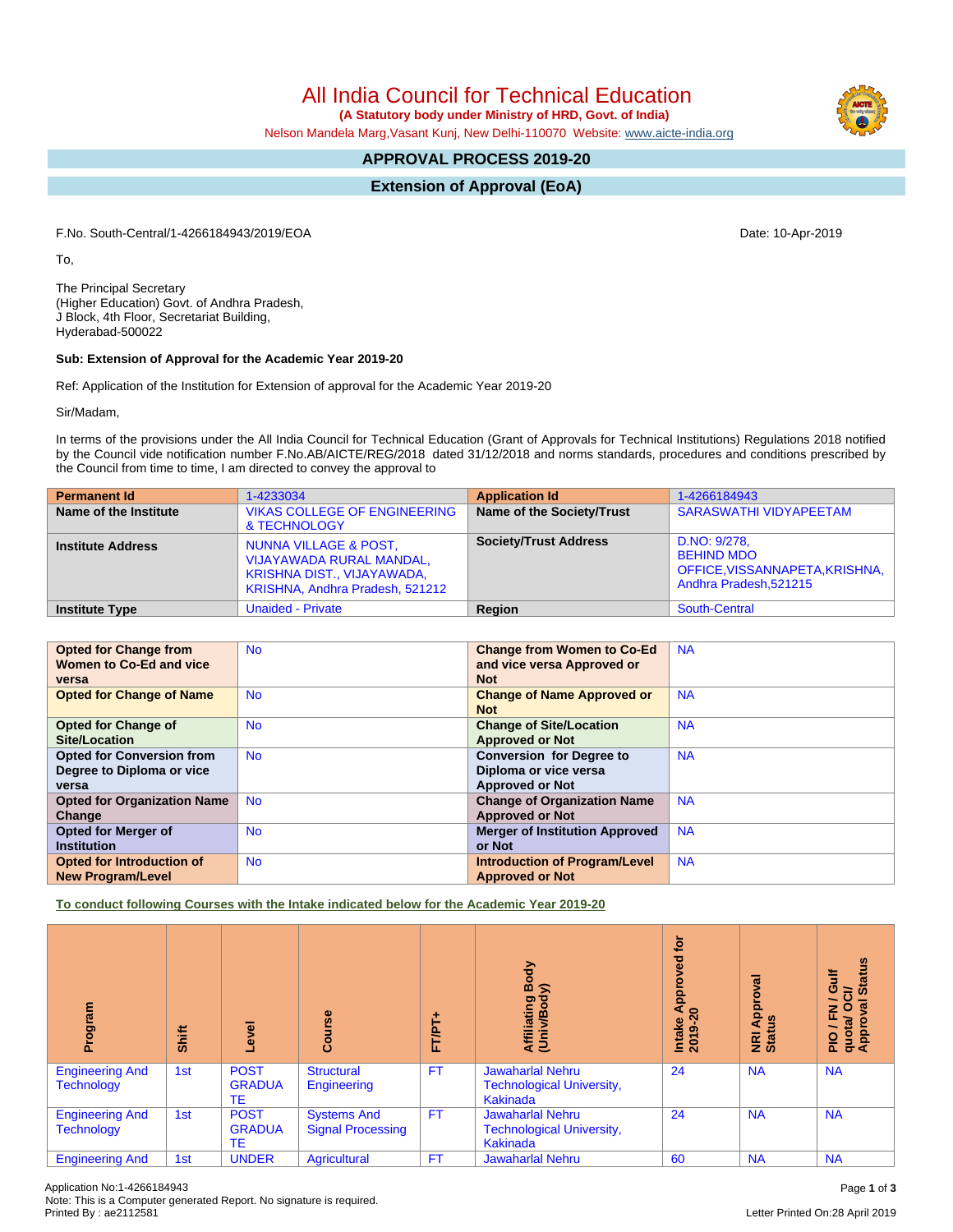| <b>Technology</b>                           |     | <b>GRADUA</b><br>TE.                       | Engineering                                                        |           | <b>Technological University,</b><br><b>Kakinada</b>                                   |                 |           |                          |
|---------------------------------------------|-----|--------------------------------------------|--------------------------------------------------------------------|-----------|---------------------------------------------------------------------------------------|-----------------|-----------|--------------------------|
| <b>Management</b>                           | 1st | <b>POST</b><br><b>GRADUA</b><br>ТE         | <b>Masters In</b><br><b>Business</b><br>Administration             | <b>FT</b> | <b>Jawaharlal Nehru</b><br><b>Technological University,</b><br><b>Kakinada</b>        | 120             | <b>NA</b> | <b>NA</b>                |
| <b>Engineering And</b><br><b>Technology</b> | 1st | <b>UNDER</b><br><b>GRADUA</b><br><b>TE</b> | <b>Civil Engineering</b>                                           | <b>FT</b> | <b>Jawaharlal Nehru</b><br><b>Technological University,</b><br><b>Kakinada</b>        | 60              | <b>NA</b> | <b>NA</b>                |
| <b>Engineering And</b><br><b>Technology</b> | 1st | <b>UNDER</b><br><b>GRADUA</b><br><b>TE</b> | <b>Computer Science</b><br><b>And Engineering</b>                  | <b>FT</b> | Jawaharlal Nehru<br><b>Technological University,</b><br><b>Kakinada</b>               | 120             | <b>NA</b> | NA                       |
| <b>Engineering And</b><br><b>Technology</b> | 1st | <b>UNDER</b><br><b>GRADUA</b><br>ТE        | <b>Electrical And</b><br><b>Electronics</b><br>Engineering         | <b>FT</b> | <b>Jawaharlal Nehru</b><br><b>Technological University,</b><br><b>Kakinada</b>        | 60              | <b>NA</b> | <b>NA</b>                |
| <b>Engineering And</b><br><b>Technology</b> | 1st | <b>UNDER</b><br><b>GRADUA</b><br>ТE        | <b>Electronics &amp;</b><br>Communication<br>Engg                  | <b>FT</b> | <b>Jawaharlal Nehru</b><br><b>Technological University,</b><br><b>Kakinada</b>        | 120             | <b>NA</b> | <b>NA</b>                |
| <b>Engineering And</b><br><b>Technology</b> | 1st | <b>UNDER</b><br><b>GRADUA</b><br>TE        | <b>Mechanical</b><br>Engineering                                   | <b>FT</b> | <b>Jawaharlal Nehru</b><br><b>Technological University,</b><br><b>Kakinada</b>        | 60              | <b>NA</b> | <b>NA</b>                |
| <b>Engineering And</b><br><b>Technology</b> | 1st | <b>POST</b><br><b>GRADUA</b><br>ТE         | <b>Computer Science</b><br><b>And Engineering</b>                  | <b>FT</b> | <b>Jawaharlal Nehru</b><br><b>Technological University,</b><br><b>Kakinada</b>        | 18              | <b>NA</b> | <b>NA</b>                |
| <b>Engineering And</b><br><b>Technology</b> | 1st | <b>POST</b><br><b>GRADUA</b><br>TE         | Embedded<br><b>Systems</b>                                         | <b>FT</b> | <b>Jawaharlal Nehru</b><br><b>Technological University,</b><br><b>Kakinada</b>        | 24              | <b>NA</b> | <b>NA</b>                |
| <b>Engineering And</b><br><b>Technology</b> | 1st | <b>POST</b><br><b>GRADUA</b><br><b>TE</b>  | <b>Machine Design</b>                                              | <b>FT</b> | <b>Jawaharlal Nehru</b><br><b>Technological University,</b><br><b>Kakinada</b>        | 24              | <b>NA</b> | <b>NA</b>                |
| <b>Engineering And</b><br><b>Technology</b> | 2nd | <b>DIPLOMA</b>                             | <b>Mechanical</b><br>Engineering                                   | <b>FT</b> | <b>State Board of Technical</b><br><b>Education and Training,</b><br><b>Hyderabad</b> | 120             | <b>NA</b> | <b>NA</b>                |
| <b>Engineering And</b><br><b>Technology</b> | 2nd | <b>DIPLOMA</b>                             | <b>Civil Engineering</b>                                           | <b>FT</b> | <b>State Board of Technical</b><br><b>Education and Training,</b><br><b>Hyderabad</b> | 120             | <b>NA</b> | <b>NA</b>                |
| <b>Engineering And</b><br><b>Technology</b> | 1st | <b>POST</b><br><b>GRADUA</b><br><b>TE</b>  | <b>Thermal</b><br>Engineering                                      | FT        | <b>Jawaharlal Nehru</b><br><b>Technological University,</b><br><b>Kakinada</b>        | $\overline{24}$ | <b>NA</b> | $\overline{\mathsf{NA}}$ |
| <b>Engineering And</b><br><b>Technology</b> | 1st | <b>POST</b><br><b>GRADUA</b><br>TE         | <b>Power Electronics</b><br><b>And Electrical</b><br><b>Drives</b> | <b>FT</b> | <b>Jawaharlal Nehru</b><br><b>Technological University,</b><br><b>Kakinada</b>        | 24              | <b>NA</b> | <b>NA</b>                |
| <b>Engineering And</b><br><b>Technology</b> | 2nd | <b>DIPLOMA</b>                             | <b>Electrical And</b><br><b>Electronics</b><br>Engineering         | <b>FT</b> | <b>State Board of Technical</b><br><b>Education and Training,</b><br><b>Hyderabad</b> | 60              | <b>NA</b> | <b>NA</b>                |

+FT –Full Time,PT-Part Time

In case of any differences in content in this Computer generated Extension of Approval Letter, the content/information as approved by the Executive Council / General Council as available on the record of AICTE shall be final and binding.

Strict compliance of Anti-Ragging Regulation: - Approval is subject to strict compliance of provisions made in AICTE Regulation notified vide F. No. 37- 3/Legal/AICTE/2009 dated July 1, 2009 for Prevention and Prohibition of Ragging in Technical Institutions. In case Institution fails to take adequate steps to Prevent Ragging or fails to act in accordance with AICTE Regulation or fails to punish perpetrators or incidents of Ragging, it will be liable to take any action as defined under clause 9(4) of the said Regulation.

#### **It is mandatory to comply all the essential requirements as given in APH 2019-20(appendix 6)**

NOTE: If the State Government / UT / DTE / DME has a reservation policy for admission in Technical Education Institutes and the same is applicable to Private & Self-financing Technical Institutions, then the State Government / UT/ DTE / DME shall ensure that 10 % of Reservation for EWS would be operational from the Academic year 2019-20 without affecting the percentage reservations of SC/ST/OBC/General . However, this would not be applicable in the case of Minority Institutions referred to the clause (1) of Article 30 of **Constitution of India.**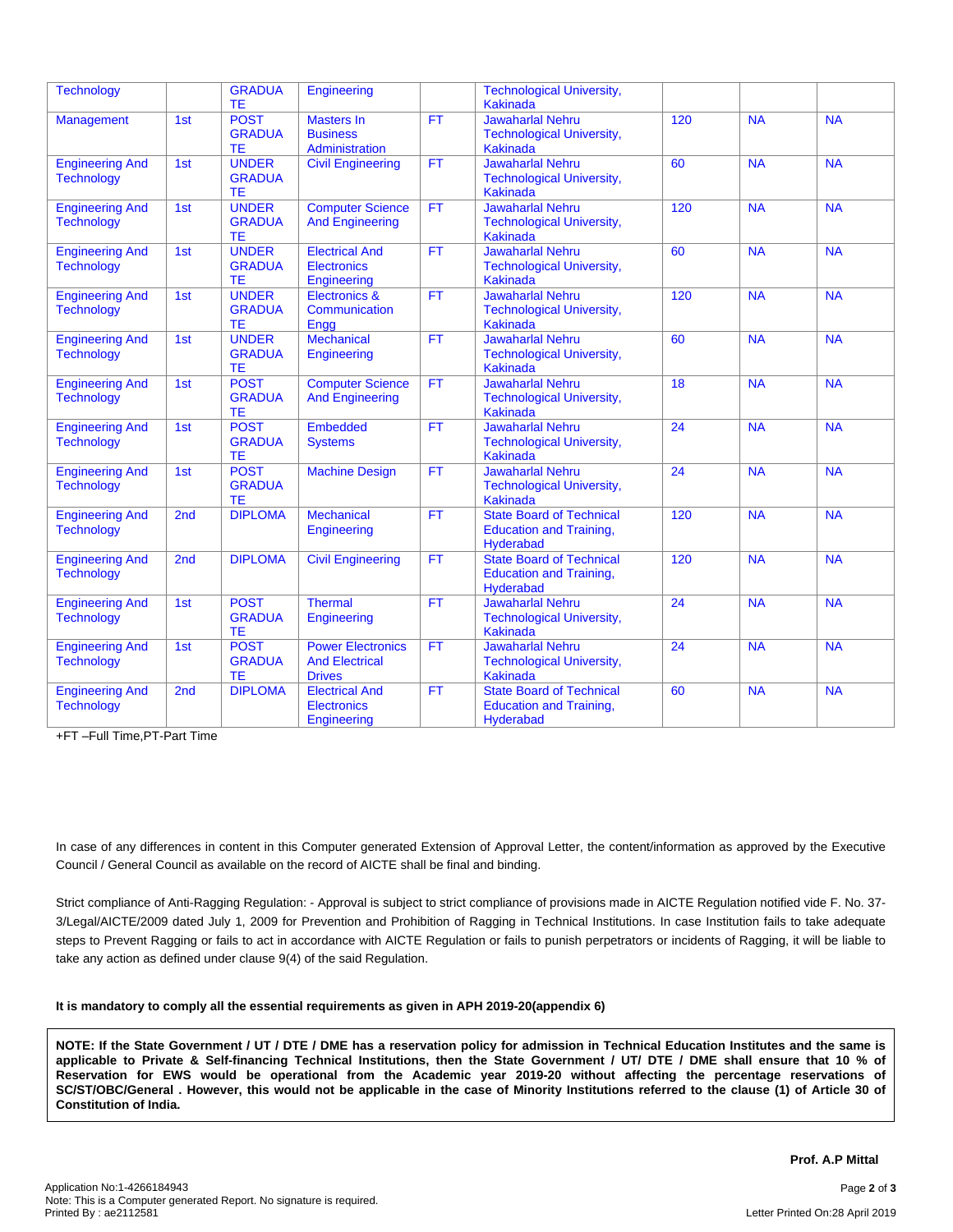Copy to:

- **1. The Director Of Technical Education\*\*, Andhra Pradesh**
- **2. The Registrar\*\*,** Jawaharlal Nehru Technological University, Kakinada
- **3. The Principal / Director,** Vikas College Of Engineering & Technology Nunna Village & Post, Vijayawada Rural Mandal, Krishna Dist., Vijayawada,Krishna, Andhra Pradesh,521212

#### **4. The Secretary / Chairman,**

Saraswathi Vidyapeetam D.No: 9/278, Behind Mdo Office. Vissannapeta,Krishna, Andhra Pradesh,521215

#### **5. The Regional Officer,**

All India Council for Technical Education First Floor, old BICARD Building Jawaharlal Nehru Technological University Masab Tank, Hyderabad-500076

#### **6. Guard File(AICTE)**

Note: Validity of the Course details may be verified at  $\frac{\text{http://www.aicte-india.org/}}{\text{http://www.aicte-india.org/}}$  $\frac{\text{http://www.aicte-india.org/}}{\text{http://www.aicte-india.org/}}$  $\frac{\text{http://www.aicte-india.org/}}{\text{http://www.aicte-india.org/}}$ 

\*\* Individual Approval letter copy will not be communicated through Post/Email. However, consolidated list of Approved Institutions(bulk) will be shared through official Email Address to the concerned Authorities mentioned above.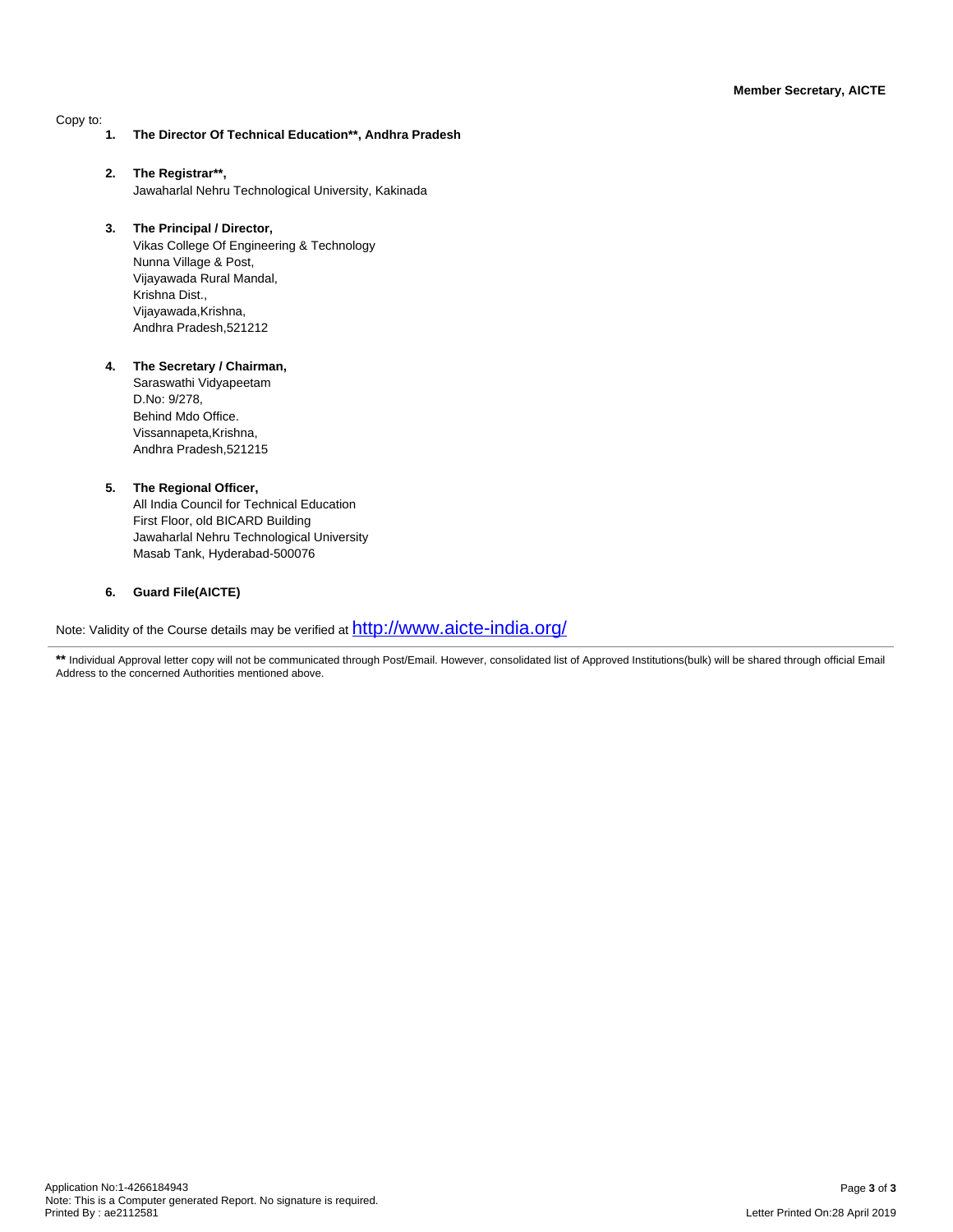**(A Statutory body under Ministry of HRD, Govt. of India)**

Nelson Mandela Marg,Vasant Kunj, New Delhi-110070 Website: [www.aicte-india.org](http://www.aicte-india.org)

#### **APPROVAL PROCESS 2020-21 -**

**Extension of Approval (EoA)**

F.No. South-Central/1-7003992550/2020/EOA Date: 30-Apr-2020

To,

The Principal Secretary (Higher Education) Govt. of Andhra Pradesh, J Block, 4th Floor, Secretariat Building, Hyderabad-500022

#### **Sub: Extension of Approval for the Academic Year 2020-21**

Ref: Application of the Institution for Extension of Approval for the Academic Year 2020-21

Sir/Madam,

In terms of the provisions under the All India Council for Technical Education (Grant of Approvals for Technical Institutions) Regulations 2020 notified by the Council vide notification number F.No. AB/AICTE/REG/2020 dated 4<sup>th</sup> February 2020 and norms standards, procedures and conditions prescribed by the Council from time to time, I am directed to convey the approval to

| <b>Permanent Id</b>      | 1-4233034                                                                                                                 | <b>Application Id</b>        | 1-7003992550                                                                               |
|--------------------------|---------------------------------------------------------------------------------------------------------------------------|------------------------------|--------------------------------------------------------------------------------------------|
| Name of the Institute    | <b>VIKAS COLLEGE OF ENGINEERING</b><br>& TECHNOLOGY                                                                       | Name of the Society/Trust    | <b>SARASWATHI VIDYAPEETAM</b>                                                              |
| <b>Institute Address</b> | NUNNA VILLAGE & POST,<br><b>VIJAYAWADA RURAL MANDAL,</b><br>KRISHNA DIST., VIJAYAWADA,<br>KRISHNA, Andhra Pradesh, 521212 | <b>Society/Trust Address</b> | D.NO: 9/278.<br><b>BEHIND MDO</b><br>OFFICE, VISSANNAPETA, KRISHN<br>A <sub>1</sub> 521215 |
| <b>Institute Type</b>    | <b>Private-Self Financing</b>                                                                                             | Region                       | South-Central                                                                              |

#### **To conduct following Courses with the Intake indicated below for the Academic Year 2020-21**

| Program                                               | Level                           | <b>Course</b>                                            | <b>Affiliating Body</b><br>(University<br>/Body)                           | <b>Intake</b><br><b>Approved</b><br>for 2019-20 | <b>Intake</b><br><b>Approved</b><br>for 2020-21 | <b>NRI</b><br>Approval<br><b>Status</b> | PIO/FN/<br>Gulf quota/<br><b>OCI</b><br><b>Approval</b><br><b>Status</b> |
|-------------------------------------------------------|---------------------------------|----------------------------------------------------------|----------------------------------------------------------------------------|-------------------------------------------------|-------------------------------------------------|-----------------------------------------|--------------------------------------------------------------------------|
| <b>ENGINEERING</b><br><b>AND</b><br><b>TECHNOLOGY</b> | <b>POST</b><br><b>GRADUATE</b>  | <b>STRUCTURAL</b><br><b>ENGINEERING</b>                  | <b>Jawaharlal Nehru</b><br><b>Technological</b><br>University,<br>Kakinada | 24                                              | 24                                              | <b>NA</b>                               | <b>No</b>                                                                |
| <b>ENGINEERING</b><br><b>AND</b><br><b>TECHNOLOGY</b> | <b>POST</b><br><b>GRADUATE</b>  | <b>SYSTEMS AND</b><br><b>SIGNAL</b><br><b>PROCESSING</b> | <b>Jawaharlal Nehru</b><br><b>Technological</b><br>University,<br>Kakinada | 24                                              | 24                                              | <b>NA</b>                               | <b>No</b>                                                                |
| <b>ENGINEERING</b><br><b>AND</b><br><b>TECHNOLOGY</b> | <b>UNDER</b><br><b>GRADUATE</b> | <b>AGRICULTURAL</b><br><b>ENGINEERING</b>                | <b>Jawaharlal Nehru</b><br><b>Technological</b><br>University,<br>Kakinada | 60                                              | 60                                              | <b>NA</b>                               | <b>No</b>                                                                |

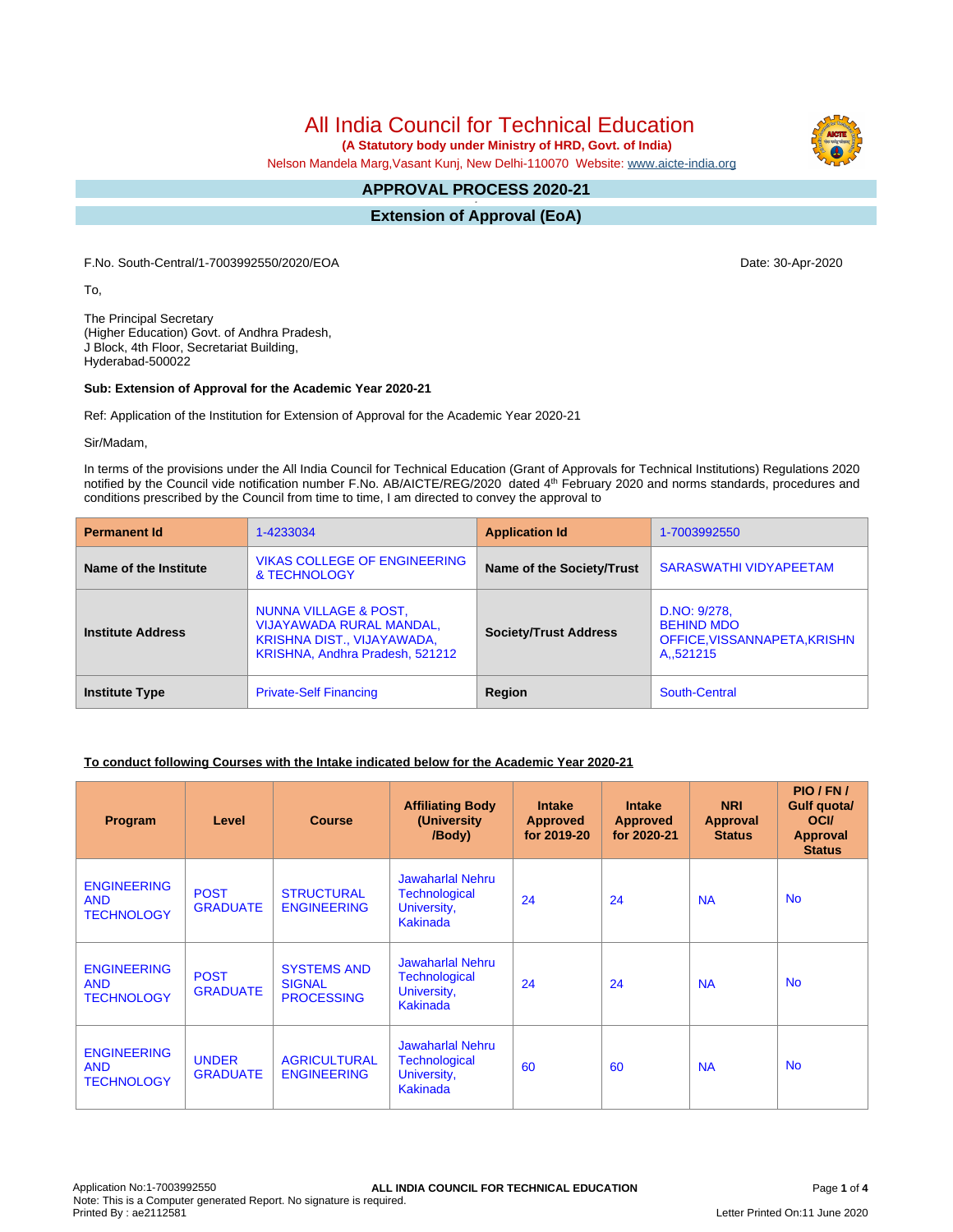| <b>MANAGEMENT</b>                                     | <b>POST</b><br><b>GRADUATE</b>  | <b>MBA</b>                                                                  | <b>Jawaharlal Nehru</b><br><b>Technological</b><br>University,<br><b>Kakinada</b>           | 120 | 120 | <b>NA</b> | <b>No</b> |
|-------------------------------------------------------|---------------------------------|-----------------------------------------------------------------------------|---------------------------------------------------------------------------------------------|-----|-----|-----------|-----------|
| <b>ENGINEERING</b><br><b>AND</b><br><b>TECHNOLOGY</b> | <b>UNDER</b><br><b>GRADUATE</b> | <b>CIVIL</b><br><b>ENGINEERING</b>                                          | <b>Jawaharlal Nehru</b><br><b>Technological</b><br>University,<br><b>Kakinada</b>           | 60  | 60  | <b>NA</b> | <b>No</b> |
| <b>ENGINEERING</b><br><b>AND</b><br><b>TECHNOLOGY</b> | <b>UNDER</b><br><b>GRADUATE</b> | <b>COMPUTER</b><br><b>SCIENCE AND</b><br><b>ENGINEERING</b>                 | <b>Jawaharlal Nehru</b><br><b>Technological</b><br>University,<br><b>Kakinada</b>           | 120 | 120 | <b>NA</b> | <b>No</b> |
| <b>ENGINEERING</b><br><b>AND</b><br><b>TECHNOLOGY</b> | <b>UNDER</b><br><b>GRADUATE</b> | <b>ELECTRICAL</b><br><b>AND</b><br><b>ELECTRONICS</b><br><b>ENGINEERING</b> | <b>Jawaharlal Nehru</b><br>Technological<br>University,<br><b>Kakinada</b>                  | 60  | 60  | <b>NA</b> | <b>No</b> |
| <b>ENGINEERING</b><br><b>AND</b><br><b>TECHNOLOGY</b> | <b>UNDER</b><br><b>GRADUATE</b> | <b>ELECTRONICS</b><br>&<br><b>COMMUNICATIO</b><br><b>N ENGG</b>             | <b>Jawaharlal Nehru</b><br><b>Technological</b><br>University,<br><b>Kakinada</b>           | 120 | 120 | <b>NA</b> | <b>No</b> |
| <b>ENGINEERING</b><br><b>AND</b><br><b>TECHNOLOGY</b> | <b>UNDER</b><br><b>GRADUATE</b> | <b>MECHANICAL</b><br><b>ENGINEERING</b>                                     | <b>Jawaharlal Nehru</b><br>Technological<br>University,<br><b>Kakinada</b>                  | 60  | 60  | <b>NA</b> | <b>No</b> |
| <b>ENGINEERING</b><br><b>AND</b><br><b>TECHNOLOGY</b> | <b>POST</b><br><b>GRADUATE</b>  | <b>COMPUTER</b><br><b>SCIENCE AND</b><br><b>ENGINEERING</b>                 | <b>Jawaharlal Nehru</b><br>Technological<br>University,<br><b>Kakinada</b>                  | 18  | 18  | <b>NA</b> | <b>No</b> |
| <b>ENGINEERING</b><br><b>AND</b><br><b>TECHNOLOGY</b> | <b>POST</b><br><b>GRADUATE</b>  | <b>EMBEDDED</b><br><b>SYSTEMS</b>                                           | <b>Jawaharlal Nehru</b><br>Technological<br>University,<br>Kakinada                         | 24  | 24  | <b>NA</b> | <b>No</b> |
| <b>ENGINEERING</b><br><b>AND</b><br><b>TECHNOLOGY</b> | <b>POST</b><br><b>GRADUATE</b>  | <b>MACHINE</b><br><b>DESIGN</b>                                             | <b>Jawaharlal Nehru</b><br><b>Technological</b><br>University,<br>Kakinada                  | 24  | 24  | <b>NA</b> | <b>No</b> |
| <b>ENGINEERING</b><br><b>AND</b><br><b>TECHNOLOGY</b> | <b>DIPLOMA</b>                  | <b>MECHANICAL</b><br><b>ENGINEERING</b>                                     | <b>State Board of</b><br><b>Technical</b><br><b>Education and</b><br>Training,<br>Hyderabad | 120 | 120 | <b>NA</b> | <b>No</b> |
| <b>ENGINEERING</b><br><b>AND</b><br><b>TECHNOLOGY</b> | <b>DIPLOMA</b>                  | <b>CIVIL</b><br><b>ENGINEERING</b>                                          | <b>State Board of</b><br><b>Technical</b><br><b>Education and</b><br>Training,<br>Hyderabad | 120 | 120 | <b>NA</b> | <b>No</b> |
| <b>ENGINEERING</b><br><b>AND</b><br><b>TECHNOLOGY</b> | <b>POST</b><br><b>GRADUATE</b>  | <b>THERMAL</b><br><b>ENGINEERING</b>                                        | <b>Jawaharlal Nehru</b><br><b>Technological</b><br>University,<br><b>Kakinada</b>           | 24  | 24  | <b>NA</b> | <b>No</b> |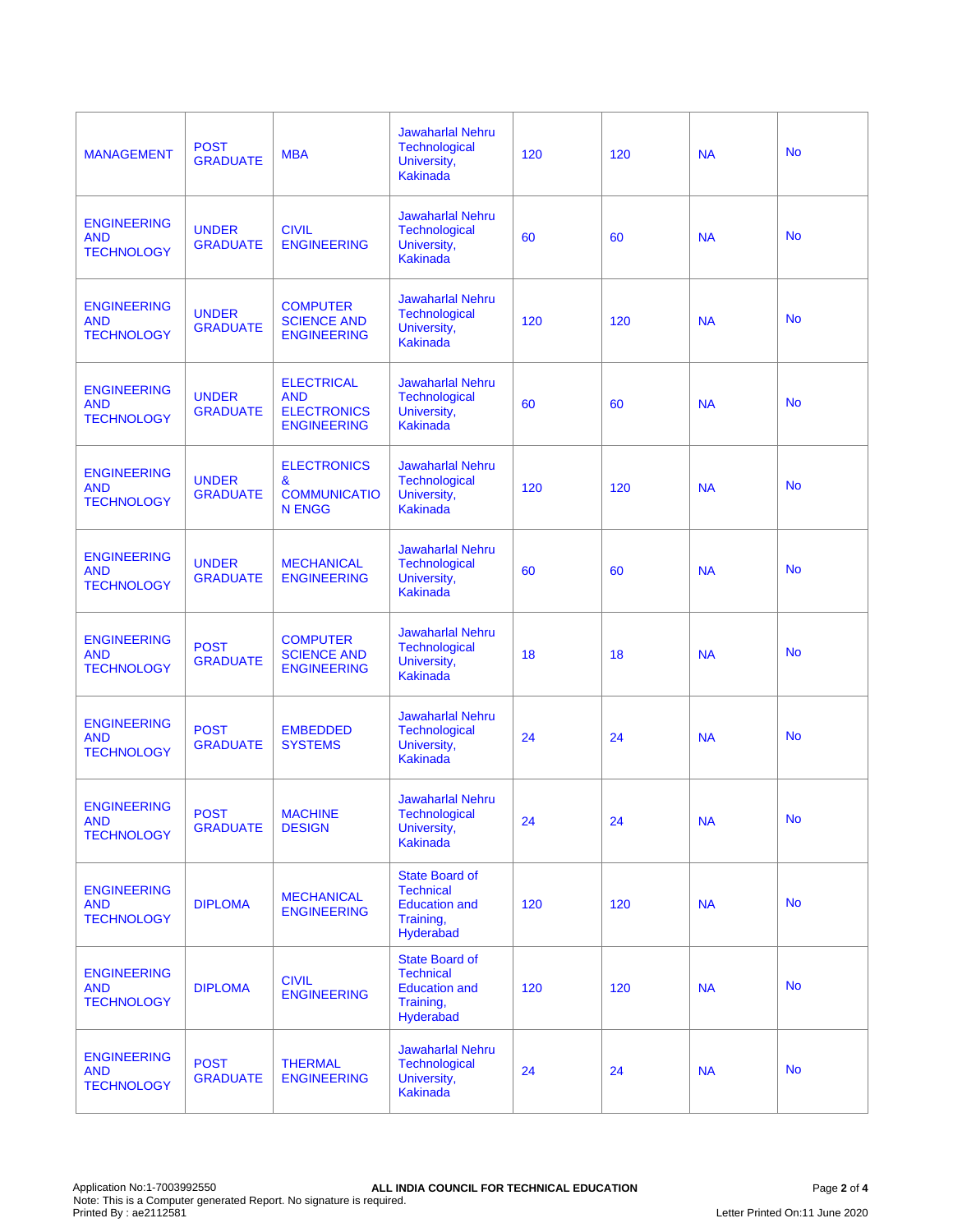| <b>ENGINEERING</b><br><b>AND</b><br><b>TECHNOLOGY</b> | <b>POST</b><br><b>GRADUATE</b> | <b>POWER</b><br><b>ELECTRONICS</b><br><b>AND</b><br><b>ELECTRICAL</b><br><b>DRIVES</b> | <b>Jawaharlal Nehru</b><br><b>Technological</b><br>University,<br>Kakinada           | 24 | 24 | <b>NA</b> | <b>No</b> |
|-------------------------------------------------------|--------------------------------|----------------------------------------------------------------------------------------|--------------------------------------------------------------------------------------|----|----|-----------|-----------|
| <b>ENGINEERING</b><br><b>AND</b><br><b>TECHNOLOGY</b> | <b>DIPLOMA</b>                 | <b>ELECTRICAL</b><br><b>AND</b><br><b>ELECTRONICS</b><br><b>ENGINEERING</b>            | State Board of<br><b>Technical</b><br><b>Education and</b><br>Training,<br>Hyderabad | 60 | 60 | <b>NA</b> | <b>No</b> |

#### **It is mandatory to comply with all the essential requirements as given in APH 2020-21 (Appendix 6)**

### **Important Instructions**

- 1. The State Government/ UT/ Directorate of Technical Education/ Directorate of Medical Education shall ensure that 10% of reservation for Economically Weaker Section (EWS) as per the reservation policy for admission, operational from the Academic year 2020-21 is implemented without affecting the reservation percentages of SC/ ST/ OBC/ General. However, this would not be applicable in the case of Minority Institutions referred to the Clause (1) of Article 30 of Constitution of India. Such Institution shall be permitted to increase in annual permitted strength over a maximum period of two years beginning with the Academic Year 2020-21
- 2. The Institution offering courses earlier in the Regular Shift, First Shift, Second Shift/Part Time now amalgamated as total intake shall have to fulfil all facilities such as Infrastructure, Faculty and other requirements as per the norms specified in the Approval Process Handbook 2020-21 for the Total Approved Intake. Further, the Institutions Deemed to be Universities/ Institutions having Accreditation/ Autonomy status shall have to maintain the Faculty: Student ratio as specified in the Approval Process Handbook. All such Institutions/ Universities shall have to create the necessary Faculty, Infrastructure and other facilities WITHIN 2 YEARS to fulfil the norms based on the Affidavit submitted to AICTE.
- 3. In case of any differences in content in this Computer generated Extension of Approval Letter, the content/information as approved by the Executive Council / General Council as available on the record of AICTE shall be final and binding.
- 4. Strict compliance of Anti-Ragging Regulation: Approval is subject to strict compliance of provisions made in AICTE Regulation notified vide F. No. 373/Legal/AICTE/2009 dated July 1, 2009 for Prevention and Prohibition of Ragging in Technical Institutions. In case Institution fails to take adequate steps to Prevent Ragging or fails to act in accordance with AICTE Regulation or fails to punish perpetrators or incidents of Ragging, it will be liable to take any action as defined under clause 9(4) of the said Regulation.

**Prof.Rajive Kumar Member Secretary, AICTE**

Copy to:

- **1. The Director Of Technical Education\*\*, Andhra Pradesh**
- **2**. **The Registrar\*\*,** Jawaharlal Nehru Technological University, Kakinada
- **3. The Principal / Director,** VIKAS COLLEGE OF ENGINEERING & TECHNOLOGY Nunna Village & Post, Vijayawada Rural Mandal, Krishna Dist., Vijayawada,Krishna, Andhra Pradesh,521212